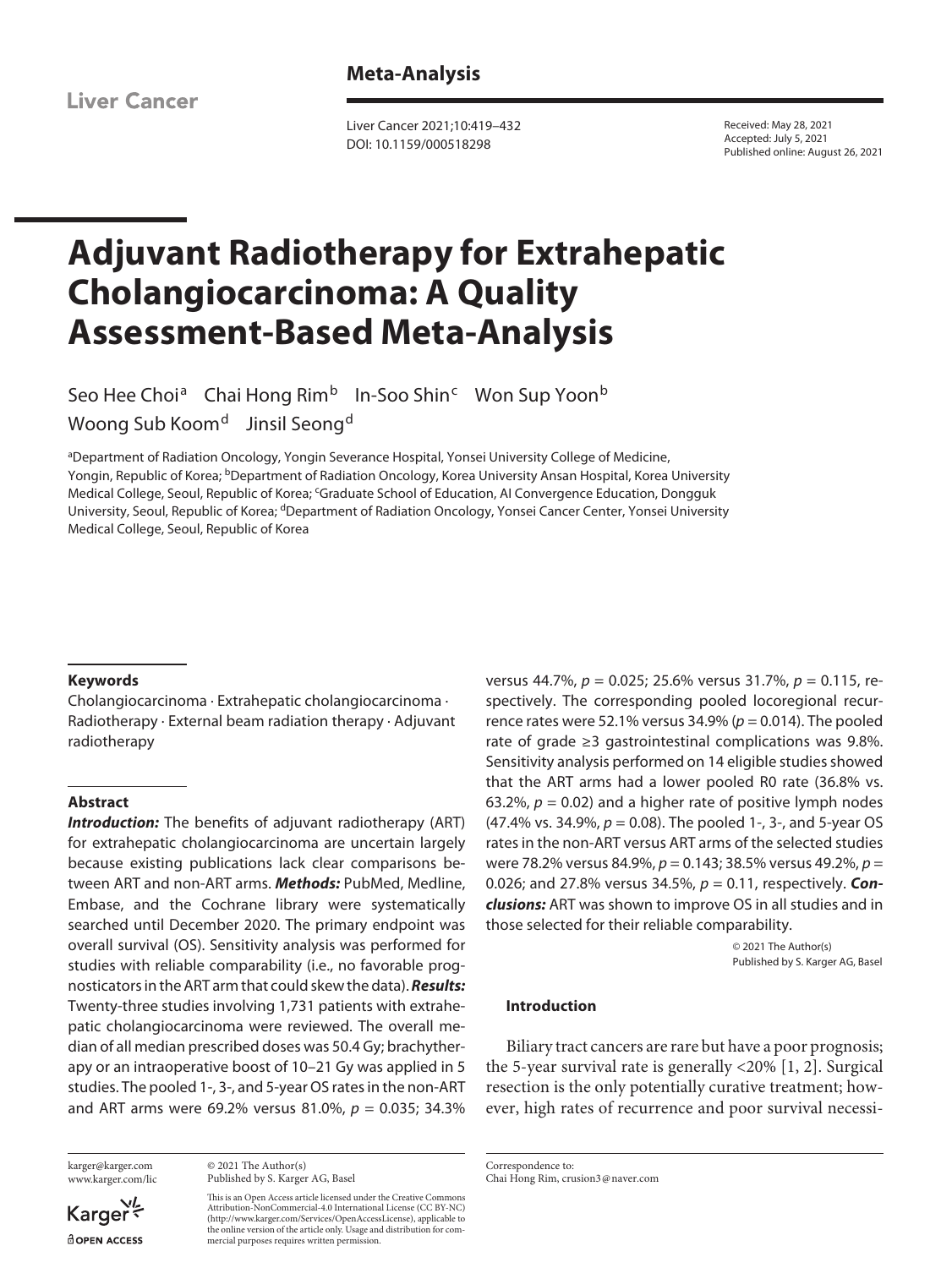tate adjuvant therapy. The BILCAP phase 3 study comparing capecitabine with observation following biliary tract cancer resection demonstrated a survival benefit. However, a standard strategy has yet to be established regarding adjuvant radiotherapy (ART) as all relevant studies are nonrandomized case series.

<span id="page-1-1"></span><span id="page-1-0"></span>Several meta-analyses have been performed to suggest a clinical strategy for ART [\[3](#page-12-2)[–6](#page-12-3)]. Despite the sound methodologies used, these studies have room for improvement with respect to their inclusion of types of malignancies with different clinical behaviors (e.g., cholangiocarcinoma and gallbladder cancer) [\[7](#page-12-4), [8\]](#page-12-5). The aforementioned meta-analyses assumed that patients in the ART arms may have an inferior clinical profile compared to non-ART arms; However, ART may not be applied to patients with a short life expectancy or poor performance status. Some researchers performed subgroup analyses on patients with lymphatic metastasis or positive resection margin, but the included studies were based on limited information from 2 to 5 studies [\[4](#page-12-6)[–6\]](#page-12-3). Although all these meta-analyses concluded that ART could be beneficial, their findings were less persuasive owing to such limitations, and ART has yet to be fully utilized in clinical practice. In recent NCCN guidelines, systemic treatment, clinical trial, and chemoradiotherapy are proposed as adjuvant options after surgery for extrahepatic cholangiocarcinoma without preference, regardless of status of resection margin or lymphatic metastases [[9](#page-12-7)].

<span id="page-1-2"></span>Physicians in practice should inevitably refer to a diverse body of literature before making clinical decisions. Therefore, we designed a quality assessment-based metaanalysis, focused on whether ART for extrahepatic cholangiocarcinoma yields oncological benefits considering the clinical comparability between groups on an individual study basis.

## **Materials and Methods**

## *Study Design and Eligibility Criteria*

<span id="page-1-3"></span>Using the PICO method, the hypothetical question was "Does the administration of ART after surgical resection of extrahepatic cholangiocarcinoma confer a survival benefit to patients compared with those who did not undergo ART"? Furthermore, we reviewed 3 previous related meta-analyses, 2 of which were highly referenced [\[3,](#page-12-2) [4\]](#page-12-6), while the third was published most recently [\[5\]](#page-12-8). Previously published studies had room for improvement in the following areas (with consideration provided for possible intervention complexity [\[10](#page-12-0)]) that our study was designed to address: (1) diseases with different types of treatment or recurrence patterns were included; (2) comparability between the study arms was less rigorously considered; and (3) outcome-based results, which might have been useful, were not provided.

Studies eligible for inclusion were those that met the following criteria: (1) clinical studies of extrahepatic cholangiocarcinoma (i.e., not pancreatic cancer, gallbladder cancer, or intrahepatic cholangiocarcinoma); (2) overall survival (OS) data were provided; (3) inclusion of at least 10 patients who underwent ART; and (4) each comparative arms (ART and non-ART) had >5 patients. There was no language restriction. Conference abstracts were excluded. We did not restrict the publication period. Studies based on the cancer registries in which data potentially overlapped with those from individual studies were also excluded to sustain the assumption of independence [[11\]](#page-12-0).

## <span id="page-1-4"></span>*Protocol Registration*

This study is registered in PROSPERO (Registration number: CRD42021235051).

### *Information Sources and Searching Strategy*

We systematically searched the PubMed, Medline, Embase, and Cochrane Library until 16 December 2020. Search terms and a detailed search strategy are given in the online suppl. materials; for all online suppl. material, see www.karger.com/doi/10.1159/000518298. Regarding multiple studies from the same institution, those with the greater number of eligible patients were included. Multiple studies were all included if the recruiting periods did not overlap. We also cross-referenced 3 related systematic reviews [\[3–](#page-12-2)[5\]](#page-12-8) to identify studies that may have been missed. Searching for published studies was performed by 2 independent reviewers, and any disagreement on final inclusion was resolved by mutual discussion.

### *Data Items and Collection Process*

We used a pre-standardized data sheet that included the following: general information such as the author names, affiliation, country of origin, patient recruiting period, number of patients, and conflict of interest status; clinical information regarding external beam radiotherapy dose and modality; concurrent chemotherapy; rates of lymphatic metastasis (LN+); poor differentiation; pathologic lymphovascular invasion (LVI);  $\geq$  pT3; R0 status; clinical outcomes including the median and 1-, 3-, and 5-year OS rates; pattern of failure (locoregional or distant); grade ≥3 gastrointestinal (GI) complications; and clinical factors affecting OS on multivariate analysis. Survival data were acquired from descriptive graphs in the absence of a numerical report. Data collection was performed by 2 independent researchers, both of whom checked all information and resolved any disagreements by discussing and re-evaluating the literature.

#### *Risk of Bias and Quality Assessment*

<span id="page-1-5"></span>Since most of the candidate studies were nonrandomized, possible confounders were carefully assessed as advised by the Cochrane group [\[1](#page-12-0)[2\]](#page-12-1). The most significant confounder was the unknown distribution of patients. Previous meta-analyses suggested that patients who underwent ART showed better OS than did those without, despite the assumption of their having an inferior clinical status. However, it is potentially not advisable to arrive at practical decisions based on these data because certain clinical covariates were not rigorously considered. Moreover, previous assumptions may not have been true (e.g., patients with better clinical or physical conditions may have decided to undergo ART, while those with poorer clinical indicators might not have been expected to achieve additional benefits from it).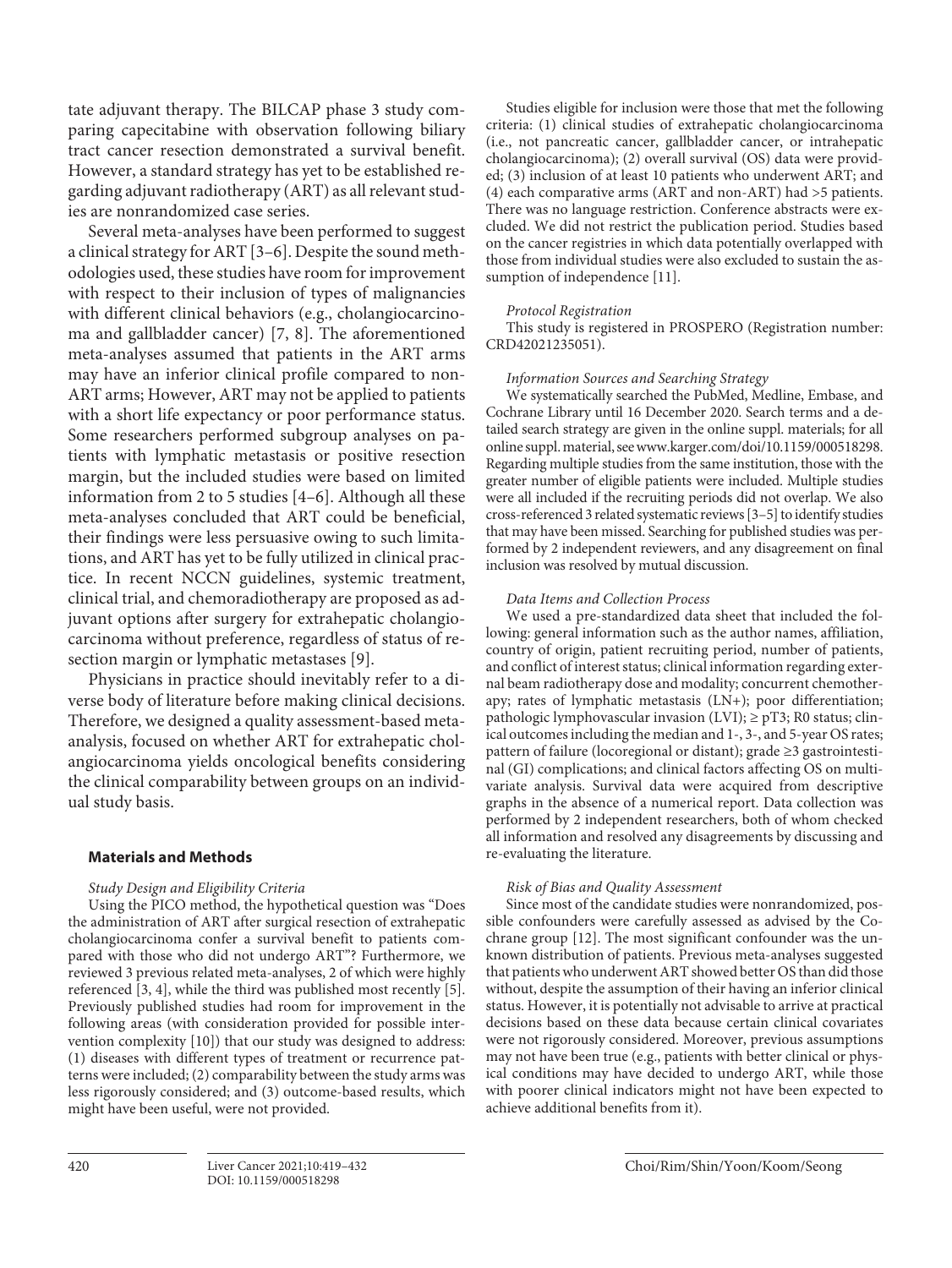

**Fig. 1.** Study inclusion process. NCDB, National Cancer Database.

<span id="page-2-0"></span>Since the majority of studies published to date were observational, we used the Newcastle-Ottawa Scale for our analysis [[1](#page-12-0)[3\]](#page-12-2). This showed that the quality differences between the studies were mostly due to cohort comparability as the majority of candidate studies had similar scores in other compartments. To avoid subjectivity, we categorized the comparability of the included studies based on discussions between clinical oncologists and a biostatistician. Reliable comparability was defined as (1) the provision of at least 2 of 5 clinical prognosticators (rates of LN+, poor differentiation,  $LVI, \geq pT3$ , and  $R0$  status), with none of these indicators having a clinically favorable slant toward the ART arm (defined as having either a statistically significant [e.g., *p* value of <0.05 in a comparative statistical test such as the  $\chi^2$  test or as stated in the article that there is a statistically significant difference between groups] or >20% difference) and (2) the patients' distributions between the arms were according to participant selection or a temporal difference and not owing to clinical considerations. Such studies were assigned 2 (full) points for comparability scoring; as such, they were considered to have reliable comparability and underwent further sensitivity analysis. Studies that did not fulfill the aforementioned criteria were assigned 1 point.

## *Statistics*

The principal summary measures are the pooled outcome rates (shown as percentiles). The random-effects analysis model was used considering the clinical heterogeneity among studies and their designs and referencing the Cochrane handbook that states that the random-effects model should be the default choice when analyzing nonrandomized studies [[1](#page-12-0)[2\]](#page-12-1). The primary endpoint was the OS rate, while rates of recurrence and grade ≥3 GI complications were analyzed as secondary endpoints. Complication data were also qualitatively analyzed. Sensitivity analysis was performed for those regarded as having reliable comparability as defined before. For subgroup comparisons between the ART and non-ART arms, mixed-effects analysis was performed, and a *p* value of <0.1 indicated a significant difference [\[1](#page-12-0)[4](#page-12-6)]. For studies with ≥3 arms (e.g., a non-ART arm and 2 arms with different radiotherapy modalities), either the ART arm that was most comparable to the non-ART arm or that had a larger number of patients was selected.

<span id="page-2-3"></span><span id="page-2-2"></span><span id="page-2-1"></span>Heterogeneity among studies was assessed using the Cochran Q test [[1](#page-12-0)[5\]](#page-12-8) and  $I^2$  statistics [1[6\]](#page-12-3). Significant heterogeneity was defined as a *p* value of <0.1 and  $I^2$  of ≥50%. Publication bias was evaluated using visual assessment of funnel plots and Egger's test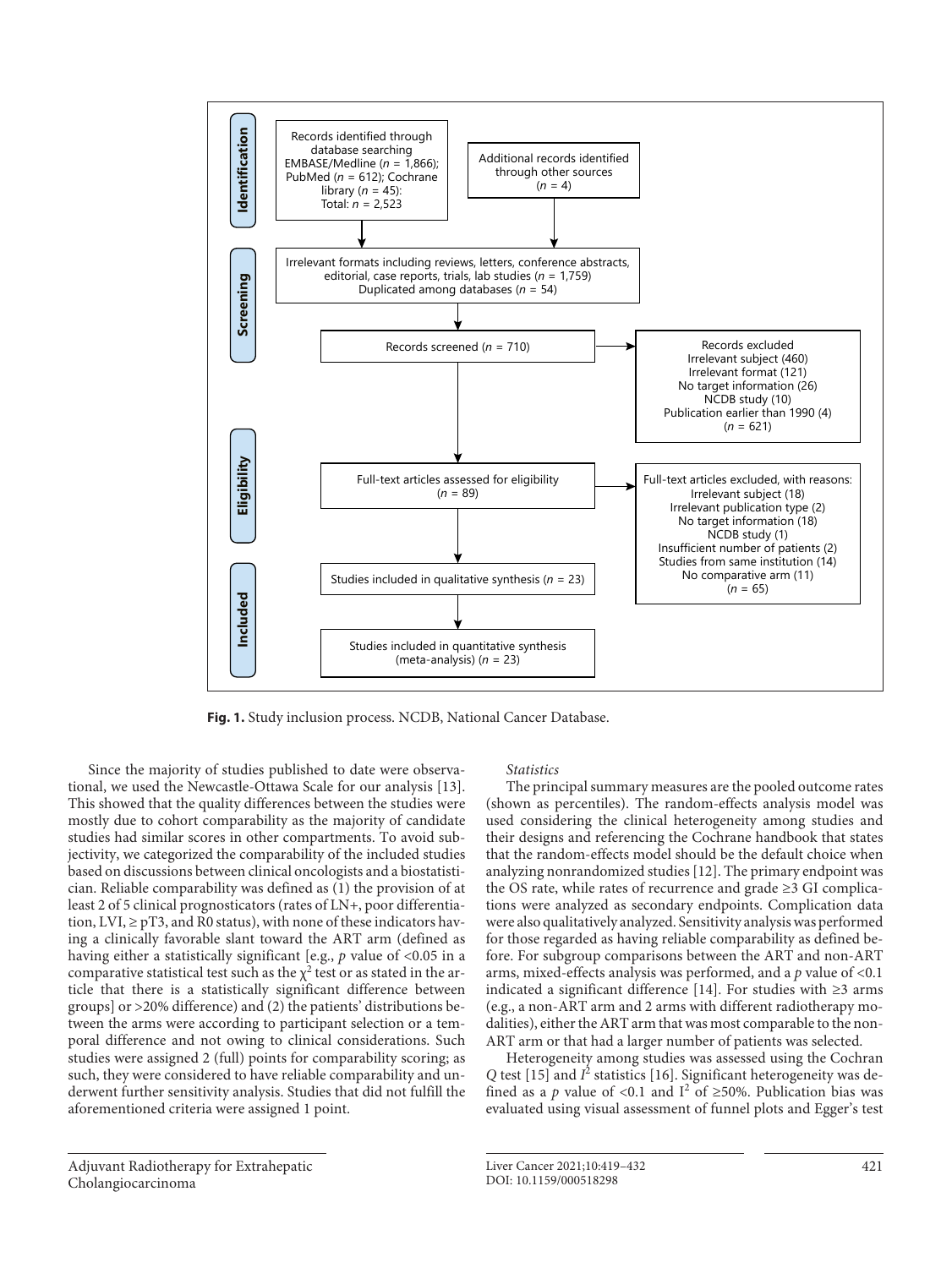| <b>Table 1.</b> General information of included studies |  |  |  |
|---------------------------------------------------------|--|--|--|
|---------------------------------------------------------|--|--|--|

| Author                   | Institution                                | Country           | Recruiting<br>period            | RT profile                                      | F/U period,<br>months | Patients<br>without/with<br>ART, $n$ |
|--------------------------|--------------------------------------------|-------------------|---------------------------------|-------------------------------------------------|-----------------------|--------------------------------------|
| Sagawa et al. [36]       | Hokkaido University                        | Japan             | 1980-1998                       | EBRT and/or IORT                                | M32                   | 30/39                                |
| Gwak et al. [23]         | Inha University                            | Republic of Korea | 1997-2005                       | EBRT, M50.4 Gy                                  | M19.5                 | 47/31                                |
| Kobayashi et al. [30]    | Osaka University                           | Japan             | 2007                            | EBRT, M50 Gy                                    | M16.7                 | 23/21                                |
| Hughes et al. [24]       | Johns Hopkins                              | <b>USA</b>        | 1994-2003<br>$(S: 1970 - 1992)$ | EBRT, M50.4 Gv                                  | M41                   | 30/34                                |
| Lee et al. $[31]$        | Korea, Haundae Paik, Ajou,<br>Konyang      | Republic of Korea | 1994-2013                       | EBRT, 50 or 50.4 Gy                             | M26                   | 52/19                                |
| Kim et al. [29]          | Keimyung University, Daegu                 | Republic of Korea | 2000-2013                       | EBRT, M50.4 Gy                                  | M24                   | 33/19                                |
| Cheng et al. [20]        | Eastern Hepatobiliary Surgery<br>Hospital  | China             | 1997-2002                       | EBRT, m50 Gy                                    | M21                   | 52/23                                |
| Sugiura et al. [39]      | Shizuoka Cancer Center                     | Japan             | 2002-2014                       | EBRT, M50.4 Gy                                  |                       | 22/22                                |
| Schoenthaler et al. [37] | UCSF and Lawrence Berkeley<br>Laboratory   | <b>USA</b>        | 1977-1987                       | EBRT, M46.3 Gy                                  | Minimum<br>5 years    | 62/45                                |
| Tollenaar et al. [41]    | Leiden University                          | The Netherlands   | 1968-1983                       | EBRT, 40-60 Gy                                  | M4                    | 39/16                                |
| Borghero et al. [19]     | <b>MDACC</b>                               | <b>USA</b>        | 1984-2005                       | EBRT, $M45 Gy + boost 10$<br>or 20 Gy (brachy)  | M31                   | 23/42                                |
| Serafini et al. [38]     | South Florida University                   | <b>USA</b>        | 1988-1999                       | EBRT, 39-54 Gy                                  | Unknown               | 57/34                                |
| Pitt et al. [35]         | Johns Hopkins (old cohort)                 | <b>USA</b>        | 1988-1993                       | EBRT, $m46$ Gy + boost<br>IR-192 implant m13 Gy | Unknown               | 27/23                                |
| Kamiya et al. [27]       | Yokohama University (old<br>cohort)        | Japan             | 1992-1997                       | EBRT, 45 or 54 Gy in 30F                        | m20.6                 | 19/10                                |
| Li et al. [32]           | Hunan Provincian Hospital                  | China             | 2010-2013                       |                                                 | Unknown               | 109/72                               |
| Gerhards et al. [21]     | Amsterdam University                       | The Netherlands   | 1983-1998                       | EBRT, m42.3 Gy± Brachy<br>$m10.4$ Gy            | m28.8                 | 20/71                                |
| Grove et al. [22]        | Cleveland Clinic Foundation                | <b>USA</b>        | 1977-1985                       | EBRT, m37.7 Gy                                  | Unknown               | 9/19                                 |
| Im et al. [25]           | Yonsei University                          | Republic of Korea | $2001 - 2010$                   | EBRT, M50.4 Gy                                  | M63                   | 168/29<br>90/49<br>(with CTx)        |
| Mcmaster et al. [33]     | Louisville University                      | <b>USA</b>        | 1983-1996                       |                                                 | M12                   | 11/20                                |
| Itoh et al. [26]         | Kanazawa Medical Center                    | Japan             | 1994-2004                       | EBRT, m52.3 Gy                                  | m32                   | 8/11                                 |
| Todoroki et al. [40]     | Tsukuba University                         | Japan             | 1976-1999                       | EBRT, m43.6 Gy± IORT<br>$m21.0$ Gy              | Unknown               | 19/17                                |
| Kim et al. [29]          | Ewha University                            | Republic of Korea | 1997-2015                       | EBRT, M50.4 Gy                                  | M19                   | 36/23                                |
| Meng et al. [34]         | Shanghai Eastern Hepatobiliary<br>Hospital | China             | 1992-1997                       | EBRT, M52 Gv                                    | M30                   | 19/28                                |

Capital M headings denote median and small m heading mean values. RT, radiotherapy; ART, adjuvant radiotherapy; EBRT, external beam radiation therapy; IORT, intraoperative radiotherapy; CTx, chemotherapy.

<span id="page-3-1"></span><span id="page-3-0"></span>[[1](#page-12-0)[7\]](#page-12-4); a test of publication bias was performed for analyses that included >10 studies. Duval and Tweedie's [\[1](#page-12-0)[8](#page-12-5)] trim-and-fill method was performed if significant publication bias was likely (i.e., a 2-tailed *p* value <0.1 in Egger's test). All statistical analyses were conducted using Comprehensive Meta-Analysis version 3 (Biostat Inc., Englewood, NJ, USA).

# **Results**

# *Study Selection and Characteristics*

Among 2,523 studies initially searched, 710 underwent abstract review after machine screening to exclude those with irrelevant formats or duplicates. Full-text re<span id="page-3-2"></span>viewing was performed for 89 studies that were filtered after abstract review, 23 of which [[1](#page-12-0)[9](#page-12-7)–[4](#page-12-6)[1\]](#page-12-0) fulfilled all inclusion criteria and were ultimately analyzed. These studies involved a total of 1,731 patients with extrahepatic cholangiocarcinoma who underwent surgical resection, including 717 who underwent ART. The selection process is shown in detail in Figure 1.

Seven studies were from the USA, 6 from Japan, 5 from Korea, 3 from China, and 2 from the Netherlands. All studies were reported in English, except for one by Kamiya et al. [[2](#page-12-1)[7](#page-12-4)] that was in Japanese and another by Meng et al. [\[3](#page-12-2)[4](#page-12-6)] that was in Chinese. The earliest study recruited patients from 1968 to 1983 [[4](#page-12-6)[1](#page-12-0)], whereas the latest did so from 1997 to 2015 [[2](#page-12-1)[9](#page-12-7)]. The median follow-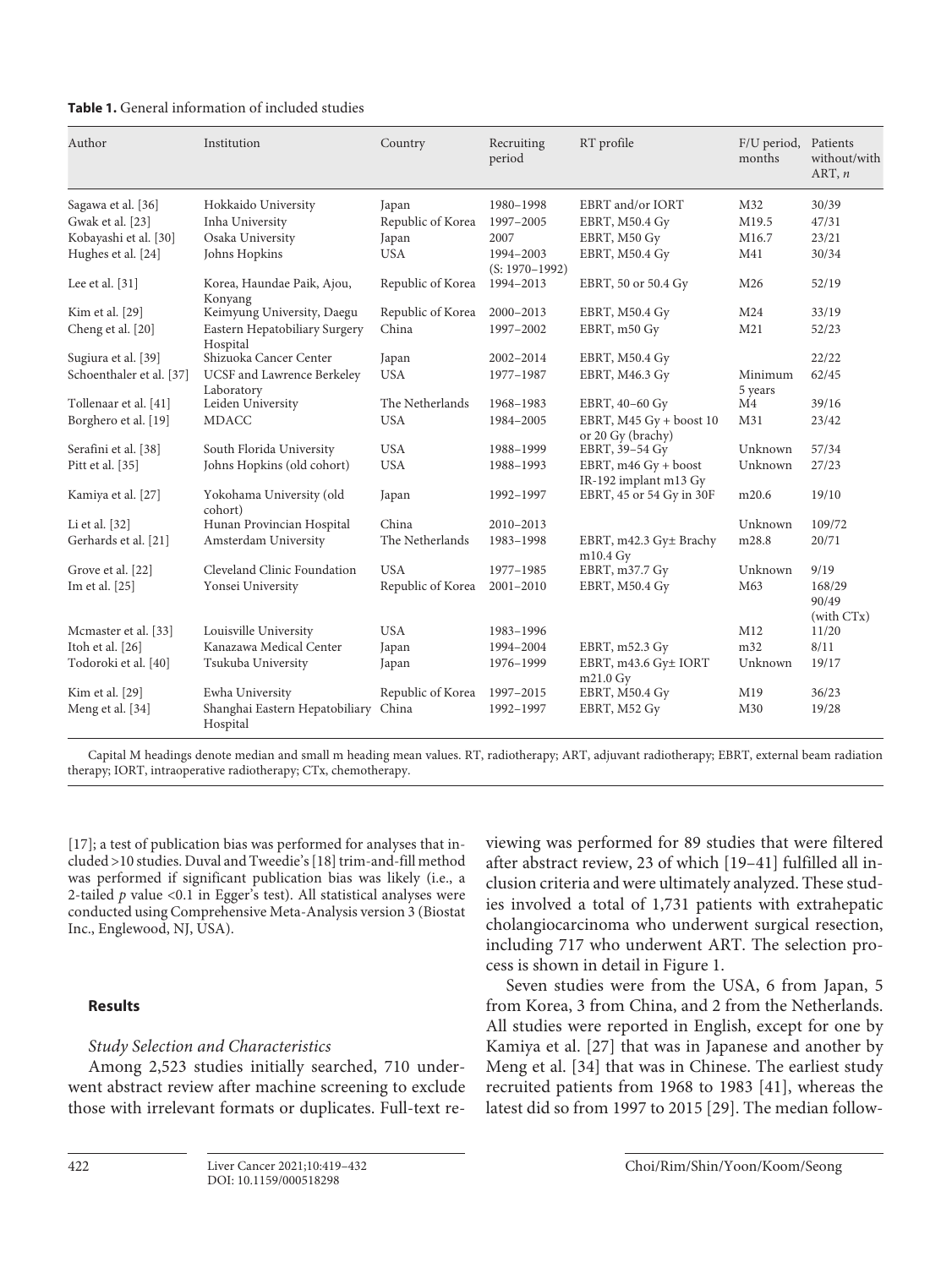| Table 2. Clinical outcome of included studies |                                |                                             |                      |                                         |                         |                               |                                                          |                                          |                                           |                                                                   |                      |                   |                                  |
|-----------------------------------------------|--------------------------------|---------------------------------------------|----------------------|-----------------------------------------|-------------------------|-------------------------------|----------------------------------------------------------|------------------------------------------|-------------------------------------------|-------------------------------------------------------------------|----------------------|-------------------|----------------------------------|
| Author                                        | $Comparability^{\dagger}$      | Modality                                    | Concurrent CTx, $\%$ | $S; SR, n$ LN+                          |                         | Poor<br>differentiation       | LVI                                                      |                                          | pT3 or 4 R0 status                        | 1-year OS                                                         | 3-year OS            | 5-year OS         | failure, %<br>LRR and<br>distant |
| Sagawa et al. [36]                            | Yes                            | $S+R$                                       | $\circ$ $\circ$      | $\begin{array}{c} 30 \\ 39 \end{array}$ |                         |                               |                                                          | 46.7%<br>51.3%<br><b>NS</b>              | 43.3%<br>51.3%<br>SN                      | 77.1%<br>79.6%<br>0.554                                           | 33.3%<br>40.9%       | 31.4%<br>26.1%    |                                  |
| Gwak et al. [23]                              | Yes                            | $S \pm C$<br>$S + R \pm C$                  | 51.6<br>$17\,$       | $47$ $31$<br>$\overline{p}$             | 45.2%<br>44.7%<br>XS    | $10.6\%$<br>3.2%<br><b>NS</b> | 38.3%<br>35.5%<br><b>NS</b>                              | 21.3%<br>16.1%<br>SN                     | 64.5%<br>57.4%<br>SN                      | $61.7\%$<br>80.8%<br><b>NS</b>                                    | 36.2%<br>26.9%       | 11.6%<br>21.0%    | 35.6/51.6<br>61.7/36.2           |
| Kobayashi et al. [30]                         | $\stackrel{\circ}{\mathbb{X}}$ | $S+R$                                       | $\circ$ $\circ$      | 23<br>$\overline{p}$                    | 29%<br>52%<br>0.08      |                               | $\begin{array}{l} 30.4\% \\ 28.6\% \\ 0.892 \end{array}$ | 47.8%<br>61.9%<br>0.727                  | 39.1%<br>42.9%<br>0.82                    | 47.8%<br>85.7%<br>0.039                                           | 23.0%<br>47.6%       | 17.4%<br>23.8%    | 47.6/28.6                        |
| Hughes et al. [24]                            | Yes                            | $\frac{S}{S+CR}$                            | $100\,$<br>$\circ$   | 304                                     | 82%<br>37%              | 42%<br>44%                    |                                                          |                                          | $74.0\%$<br>93.0%                         | 70.0%<br>79.4%                                                    | 30.0%<br>52.9%       | 26.7%<br>35.3%    | 17.6/83.3                        |
| Lee et al. [31]                               | Yes                            | $\begin{array}{c} 5 \\ -5 + CR \end{array}$ | $100\,$<br>$\circ$   | $52$ $19$<br>$\overline{p}$             | 0.001<br>13.5%<br>68.4% | 13.6%<br>0.377<br>9.6%        |                                                          | 42.3%<br>31.6%<br>0.610                  | 100.0%<br>$0.0\%$<br>$\tilde{\mathbf{z}}$ | $0.148$ (S vs.<br>$0.017$ (S vs.<br>76.9%<br>68.4%<br>SCR)<br>SR) | 48.1%<br>$36.8\%$    | 36.5%<br>26.3%    | 42.1/52.6<br>23.1/38.5           |
| Kim et al. [28]                               | Yes                            | $S+R\pm C$<br>S                             | 63.2<br>$\circ$      | 33<br>$\overline{p}$                    | 27.3%<br>42.1%<br>0.272 | 18.2%<br>26.3%<br>0.747       | 57.6%<br>52.6%<br>0.765                                  | 10.0%<br>5.0%<br>0.427                   | 69.7%<br>26.3%<br>0.004                   | 89.5%<br>93.9%<br>0.274                                           | 37.4%<br>55.7%       | 15.2%<br>$21.1\%$ | 78.8/15.6<br>21.1/52.7           |
| Cheng et al. [20]                             | Yes                            | $S \pm C$<br>$S + R$                        | 34                   | 52<br>23<br>$\overline{p}$              |                         |                               |                                                          |                                          |                                           | 100.0%<br>0.001<br>77.1%                                          | 42.7%<br>62.8%       | 21.9%<br>25.3%    |                                  |
| Sugiura et al. [39]                           | Yes                            | $\frac{S}{S+CR}$                            | $100\,$<br>$\circ$   | $\begin{array}{c} 23 \\ 24 \end{array}$ | 0.779<br>45%<br>41%     | 0.209<br>55%<br>41%           |                                                          | 0.081<br>50%<br>82%                      | $\tilde{z}$<br>0%<br>$0\%$                | $89.6\%$<br>100.0%                                                | $63.6\%$<br>$68.2\%$ | 31.5%<br>44.1%    | 55/46<br>50/45                   |
| Schoenthaler et al. [37]                      | $\stackrel{\circ}{\mathbb{X}}$ | $S \pm C$<br>$S + R \pm C$                  | $3\,6$               | $62$<br>$\overline{p}$                  | 29%<br>13%              | $\frac{18%}{13%}$             |                                                          | 74%<br>37%                               | 40.0%<br>$0.0\%$                          | 37.8%<br>48.8%                                                    | 8.3%<br>8.7%         | $3.7\%$<br>4.3%   |                                  |
| Tollenaar et al. [41]                         | $\frac{1}{2}$                  | $S+R$                                       |                      | $39$ 16<br>Þ                            |                         |                               |                                                          |                                          |                                           | 23.3%<br>75.3%                                                    | $\rm NA$ 7.6%        | $Z \nleq$         |                                  |
| Borghero et al. [19]                          | Yes                            | $\frac{S}{S+CR}$                            | $100\,$<br>$\circ$   | 23<br>42<br>$\mu$                       | 13%<br>45%              | 30%<br>40%                    |                                                          | 52%<br>52%                               | $100.0\%$<br>36.0%                        | 95.8%<br>91.9%                                                    | 50.0%<br>43.6%       | 43.0%<br>36.3%    | 30/24<br>24/9                    |
| Serafini et al. [38]                          | Yes                            | $S + C$<br>$S + C$ R                        | 100<br>S.            | $57$<br>$4$<br>$P$                      |                         |                               |                                                          | 76.7% <sup>§</sup><br>88.2% <sup>§</sup> | 73.7%<br>76.5%                            | 79.7%<br>78.9%                                                    | 47.7%<br>53.8%       | 22.3%<br>34.8%    |                                  |

Adjuvant Radiotherapy for Extrahepatic Cholangiocarcinoma

Liver Cancer 2021;10:419–432 423 DOI: 10.1159/000518298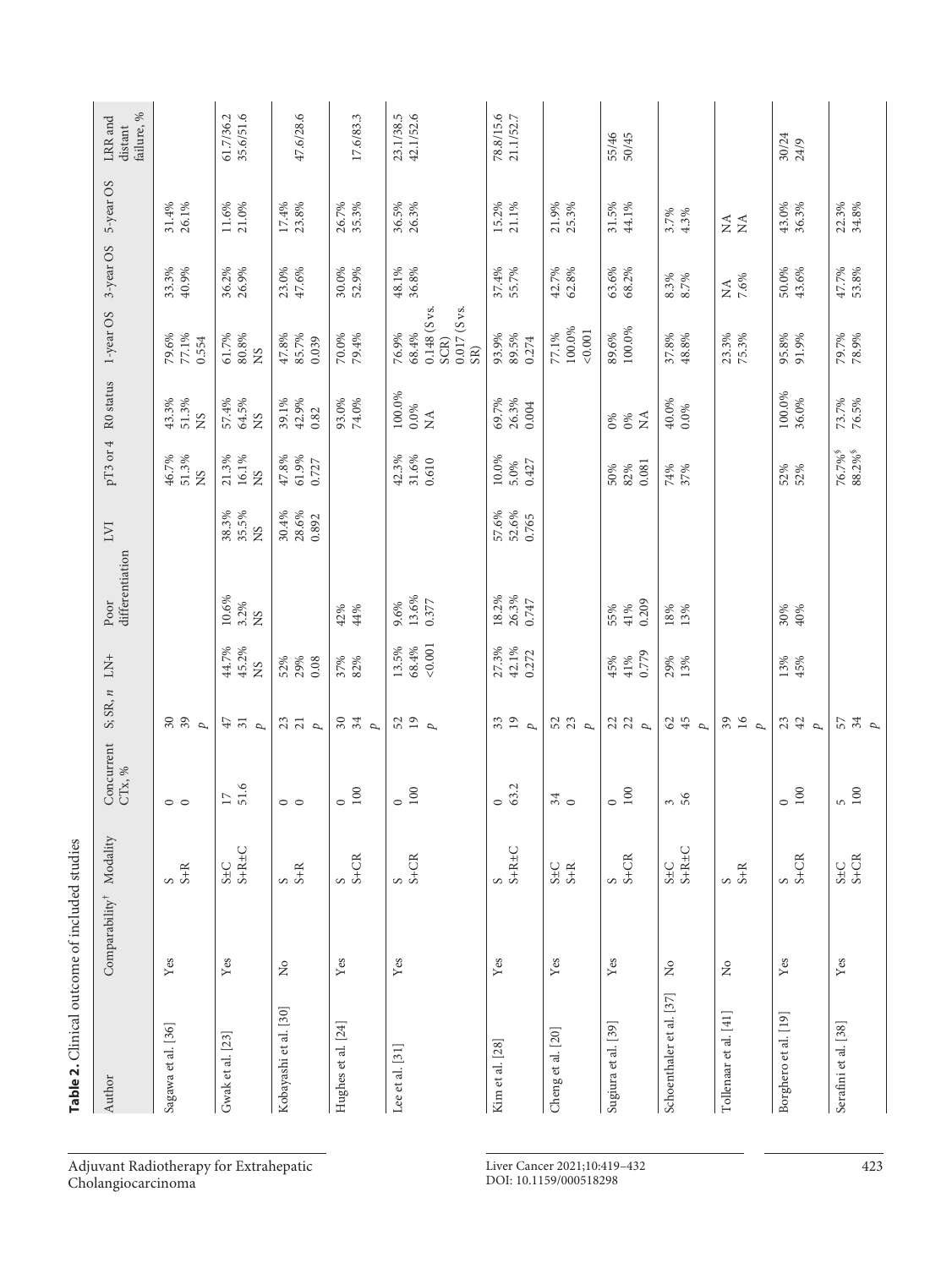| Table 2 (continued)                                                                                                                                                                                                                                                                          |                                       |                            |                                |                                                      |                                             |                                           |                                           |                                                         |                                             |                                             |                                                 |                                             |                                                |
|----------------------------------------------------------------------------------------------------------------------------------------------------------------------------------------------------------------------------------------------------------------------------------------------|---------------------------------------|----------------------------|--------------------------------|------------------------------------------------------|---------------------------------------------|-------------------------------------------|-------------------------------------------|---------------------------------------------------------|---------------------------------------------|---------------------------------------------|-------------------------------------------------|---------------------------------------------|------------------------------------------------|
| Author                                                                                                                                                                                                                                                                                       | Comparability <sup>†</sup> Modality   |                            | Concurrent<br>CTx, $\%$        | S; SR, n                                             | $\Gamma_{\!N\!A}^+$                         | differentiation<br>Poor                   | <b>LVI</b>                                | $pT3$ or 4                                              | R <sub>0</sub> status                       | 1-year OS                                   | 3-year OS                                       | 5-year OS                                   | failure, %<br>LRR and<br>distant               |
| Pitt et al. [35]                                                                                                                                                                                                                                                                             | $\mathbf{Yes}$                        | $S+R\pm C$<br>$S \pm C$    |                                | $27$<br>$23$<br>$p$                                  | 29%<br>13%                                  |                                           | 33%<br>52%                                |                                                         | 22%<br>13%                                  | 74.5%<br>65.5%                              | 26.3%<br>22.0%                                  | Ź<br>$\tilde{\mathbf{z}}$                   |                                                |
| Kamiya et al. [27]                                                                                                                                                                                                                                                                           | Yes                                   | $S+R$                      |                                | $\overline{10}$<br>$\overline{19}$<br>$\overline{p}$ | 31.6%<br>60.0%<br>0.14                      |                                           |                                           | $70.0\%$ <sup>§</sup><br>$47.4\%$ <sup>§</sup><br>0.403 | 5.30%<br>$10.0\%$<br>0.771                  | $0.036$ ( $\text{Cox}$ )<br>100.0%<br>64.8% | 25.9%<br>67.7%                                  | $0.0\%$<br>50.8%                            |                                                |
| Li et al. [32]                                                                                                                                                                                                                                                                               | $\stackrel{\circ}{\phantom{}_{\sim}}$ | $S+R$                      |                                | 109<br>$\mathbb{Z}$<br>$\overline{p}$                |                                             |                                           |                                           |                                                         |                                             |                                             |                                                 | 45.7%<br>33.0%<br>0.825                     |                                                |
| Gerhards et al. [21]                                                                                                                                                                                                                                                                         | $\stackrel{\circ}{\mathbf{Z}}$        | $S+R$                      |                                | $\stackrel{<}{_{\sim}} 2$<br>$\overline{p}$          |                                             |                                           |                                           |                                                         | 10%<br>15%                                  | 69.5%<br>84.1%                              | 17.0%<br>40.1%                                  | 23.7%<br>17.0%<br>0.62                      | 37/48<br>27/67                                 |
| Grove et al. [22]                                                                                                                                                                                                                                                                            | $\stackrel{\mathtt{o}}{\mathsf{z}}$   | $S+R\pm C$<br>$S \pm C$    |                                | 19<br>$\overline{p}$<br>$\sigma$                     |                                             |                                           |                                           |                                                         |                                             | 11.0%<br>57.0%                              | $\stackrel{\prec}{\geq} \stackrel{\prec}{\geq}$ | $\tilde{z}$<br>$\stackrel{\triangle}{\geq}$ |                                                |
| Im et al. [25]                                                                                                                                                                                                                                                                               | $\mathbf{Yes}$                        | $S + CR$<br>$S+C$<br>$S+R$ | 100<br>$\circ$ $\circ$ $\circ$ | 168<br>29<br>$90$<br>$49$<br>$\overline{p}$          | < 0.001<br>41.4%<br>60.1%<br>42.9%<br>23.8% | 17.2%<br>16.7%<br>12.2%<br>15.5%<br>0.906 | 20.7%<br>36.7%<br>19.6%<br>16.3%<br>0.009 | 54.8%<br>51.7%<br>62.2%<br>46.9%<br>0.348               | < 0.001<br>85.6%<br>38.8%<br>86.3%<br>34.5% | 100.0%<br>92.7%<br>77.5%<br>96.0%           | 30.6%<br>63.9%<br>40.8%<br>64.8%                | 42.9%<br>43.2%<br>37.9%<br>47.6%            | 44.6/46.4<br>53.3/52.2<br>34.7/40.8<br>31/58.6 |
| Mcmaster et al. [33]                                                                                                                                                                                                                                                                         | $\rm \stackrel{\circ}{\mathbf{Z}}$    | $S+R$                      | 100<br>$\circ$                 | $\frac{1}{2}$<br>$\overline{p}$                      |                                             |                                           |                                           |                                                         | 0.001<br>54%<br>54%                         | 100%<br>100%                                | 26.0%<br>42.0%                                  | 26.0%<br>22.0%                              |                                                |
| Itoh et al. [26]                                                                                                                                                                                                                                                                             | $\gtrsim$                             | $S+R$                      | $\circ$ $\circ$                | $\Xi$<br>${}^{\circ}$<br>p                           |                                             |                                           |                                           |                                                         |                                             | 50.0%<br>73.0%                              | 50.0%<br>21.0%                                  | 50.0%<br>21.0%                              | $\rm LRR$ 57<br>$\text{LRR}\,0$                |
| Todoroki et al. [40]                                                                                                                                                                                                                                                                         | $\frac{1}{2}$                         | $S+R$                      |                                | $^{19}$<br>$17\,$<br>p                               | 63.2%<br>35.3%<br>XS                        | 11.8%<br>21.1%<br><b>NS</b>               |                                           | 100.0%<br>100.0%<br><b>SN</b>                           | $0.0\%$<br>0.0%<br><b>SK</b>                | 0.0108<br>44.9%<br>70.8%                    | 19.8%<br>45.7%                                  | 13.5%<br>33.9%                              |                                                |
| Kim et al. [29]                                                                                                                                                                                                                                                                              | Yes                                   | $S+R$                      | 65<br>$\circ$                  | 36<br>23<br>$\overline{p}$                           | 41.7%<br>34.8%                              | 30.6%<br>13.0%                            |                                           | 47.2%<br>39.1%                                          | 69.4%<br>52.2%                              | 55.3%<br>69.7%                              | 28.5%<br>33.1%                                  | 29.0%<br>27.0%                              | 80/33<br>50/83                                 |
| Meng et al. [34]                                                                                                                                                                                                                                                                             | Yes                                   | $S+R$                      |                                | 19<br>28<br>$\overline{p}$                           | 63.1%<br>53.6%<br>0.762                     | 21.1%<br>17.9%<br>0.948                   |                                           |                                                         | $0\%$<br>0%                                 |                                             |                                                 | 14.0%<br>34.0%                              |                                                |
| S, surgery; R, radiotherapy; C, chemotherapy; CTx, chemotherapy; LN+, rate of patients with positive lymph node; LVI, lymphovascular invasion; OS, overall survival; LRR, locoregional re-<br>currence; NS, not significant; NA,<br>as stage III or IV according to the AJCC staging system. |                                       |                            |                                |                                                      |                                             |                                           |                                           |                                                         |                                             |                                             |                                                 |                                             |                                                |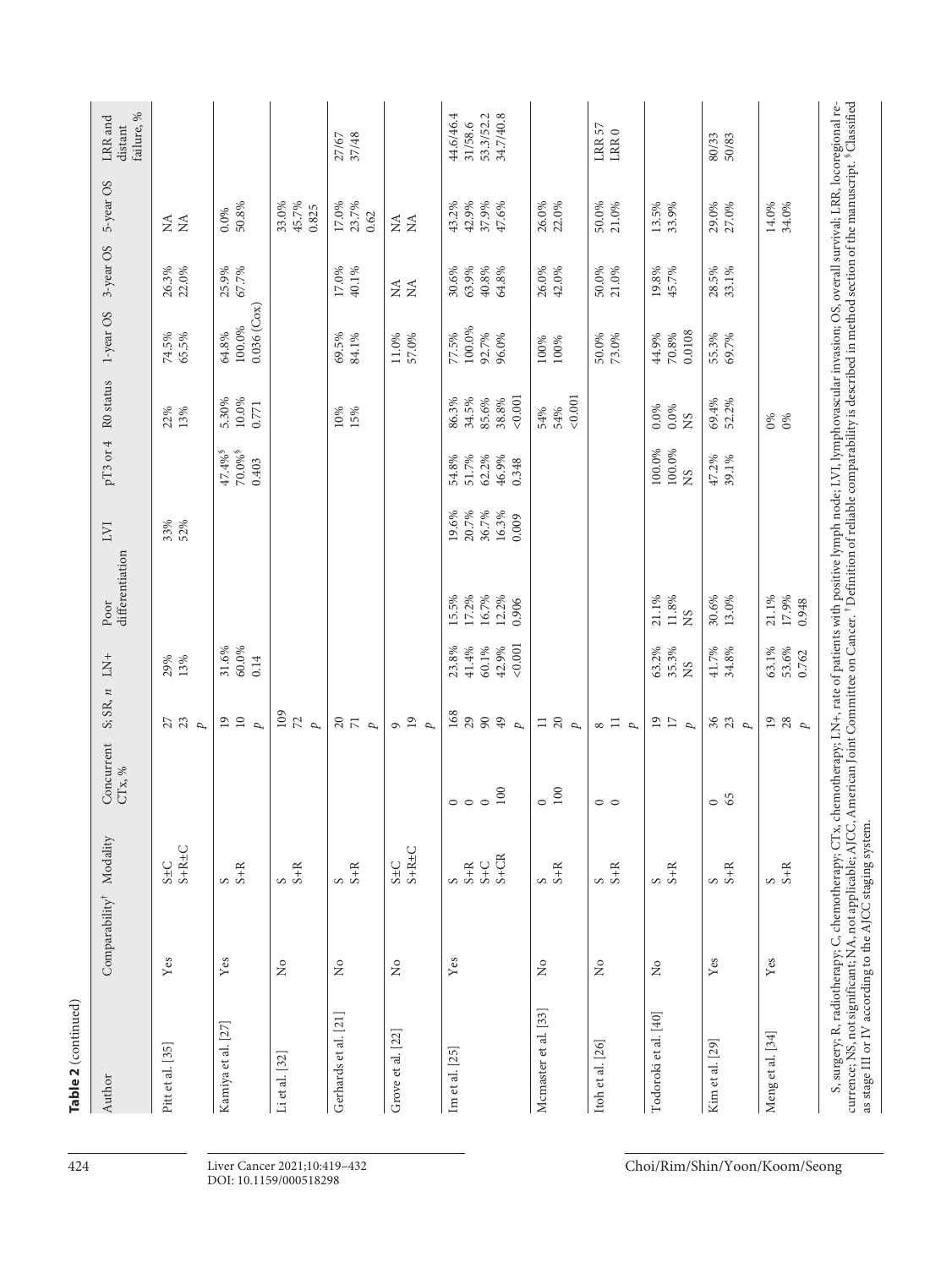|  |  |  |  |  | Table 3. Pooled results of endpoint outcomes |
|--|--|--|--|--|----------------------------------------------|
|--|--|--|--|--|----------------------------------------------|

|                    | Cohorts,<br>$\boldsymbol{n}$ | $\boldsymbol{n}$ | Patients, Heterogeneity<br>$(p, I^2)$ | Pooled rates<br>$(95\% \text{ CI})$ | Subgroup<br>comparison $p$ | Eggers'   | Trimmed value          |
|--------------------|------------------------------|------------------|---------------------------------------|-------------------------------------|----------------------------|-----------|------------------------|
| 1-year OS          |                              |                  |                                       |                                     |                            |           |                        |
| All studies        |                              |                  |                                       |                                     |                            |           |                        |
| Without ART        | 21                           | 852              | $<0.001, 84.0\%$                      | 69.2% (59.1-77.8)                   |                            | 0.713     |                        |
| With ART           | 21                           | 619              | $<0.001, 64.6\%$                      | $81.0\%$ (74.1-86.4)                | 0.035                      | < 0.001   | $76.2\% (67.8 - 83.0)$ |
| Selected studies   |                              |                  |                                       |                                     |                            |           |                        |
| Without ART        | 13                           | 659              | $< 0.001, 68.3\%$                     | 78.2% (71.1-83.9)                   |                            | 0.183     |                        |
| With ART           | 13                           | 374              | 0.023, 49.2%                          | 84.9% (77.8–90.0)                   | 0.143                      | < 0.001   | $80.7\%$ (71.1-87.7)   |
| 3-year OS          |                              |                  |                                       |                                     |                            |           |                        |
| All studies        |                              |                  |                                       |                                     |                            |           |                        |
| Without ART        | 20                           | 831              | $< 0.001, 58.7\%$                     | 34.3% (28.9-40.1)                   | 0.025                      | 0.285     |                        |
| With ART           | 20                           | 607              | $<0.001, 64.3\%$                      | 44.7% (37.6–52.0)                   |                            | 0.356     |                        |
| Selected studies   |                              |                  |                                       |                                     |                            |           |                        |
| Without ART        | 14                           | 686              | 0.067, 39.0%                          | 38.5% (33.6–43.6)                   | 0.026                      | 0.695     |                        |
| With ART           | 14                           | 397              | 0.004, 57.4%                          | 49.2% (41.3-57.2)                   |                            | 0.705     |                        |
| 5-year OS          |                              |                  |                                       |                                     |                            |           |                        |
| All studies        |                              |                  |                                       |                                     |                            |           |                        |
| Without ART        | 21                           | 932              | $<0.001, 65.8\%$                      | $25.6\%$ (20.5-31.4)                | 0.115                      | < 0.001   | $30.1\% (24.2 - 36.8)$ |
| With ART           | 21                           | 684              | 0.019, 43.1%                          | $31.7\%$ (26.9–36.9)                |                            | 0.007     | 36.9% (31.2–42.9)      |
| Selected studies   |                              |                  |                                       |                                     |                            |           |                        |
| Without ART        | 14                           | 678              | 0.001, 64.3%                          | 27.8% (21.9–34.6)                   | 0.11                       | < 0.001   | 32.5% (25.8-40.1)      |
| With ART           | 14                           | 402              | 0.399, 4.8%                           | 34.5% (29.8–39.5)                   |                            | 0.11      |                        |
| <b>LRR</b>         |                              |                  |                                       |                                     |                            |           |                        |
| Without ART        | 10                           | 495              | $<0.001, 79.7\%$                      | 52.1% (40.6–63.3)                   | 0.014                      | 0.647     |                        |
| With ART           | 10                           | 275              | 0.167, 30.3%                          | 34.9% (28.0–42.4)                   |                            | 0.188     |                        |
| Distant recurrence |                              |                  |                                       |                                     |                            |           |                        |
| Without ART        | 9                            | 479              | 0.010, 60.3%                          | 39.3% (31.7–47.6)                   |                            | <b>NA</b> |                        |
| With ART           | 9                            | 258              | $<0.001, 72.4\%$                      | 48.0% (35.4–60.8)                   | 0.265                      | <b>NA</b> |                        |

up periods were provided in 17 studies, with the pooled median value being 26 (range: 4–63) months. Regarding the ART modality used, advanced techniques such as intensity-modulated radiotherapy were not applied, but conventional 3-dimensional or 2-dimensional, multi-directional portal-based radiotherapy was used. The overall median of all median prescribed doses was 50.4 (range: 37.7–52.3) Gy, and brachytherapy or an intraoperative boost of 10–21 Gy was performed in 5 studies. Concurrent chemotherapy was administered in 12 studies. None of the studies reported significant conflicts of interest. General information from the included studies is given in Table 1.

Among the clinical covariates, the median R0 rates were 54.0% (range: 0–100%) and 34.5% (range: 0–76.5%) in the non-ART and ART arms, respectively; the median LN + rates were 37% (range: 13–63.2%) and 42.1% (range: 13–82%), respectively. The overall median of all reported median survival times was 19.5 (range: 2.2–43) months in

Adjuvant Radiotherapy for Extrahepatic Cholangiocarcinoma

the non-ART arms and 27.5 (range: 11–49) months in the ART arms. The detailed clinical information of patients in the included studies is given in Table 2.

# *Quality Assessment and Study Selection*

All studies shared fundamentally similar clinical designs and had similar scores in their selection and outcome categories (except the adequacy of follow-up). Comparability was evaluated as described in the Materials and Methods. Studies with a follow-up period of  $\geq 2$ years were regarded as having an adequate follow-up period, whereas those with shorter or unknown follow-up durations were not. Scoring results are provided in online suppl. Table 1.

Following the confirmation of reliable comparability, we performed sensitivity analysis on the eligible studies in a manner where they were less affected by possible bias (unknown patient distribution). Studies that did not provide data regarding at least 2 of the 5 clinical indicators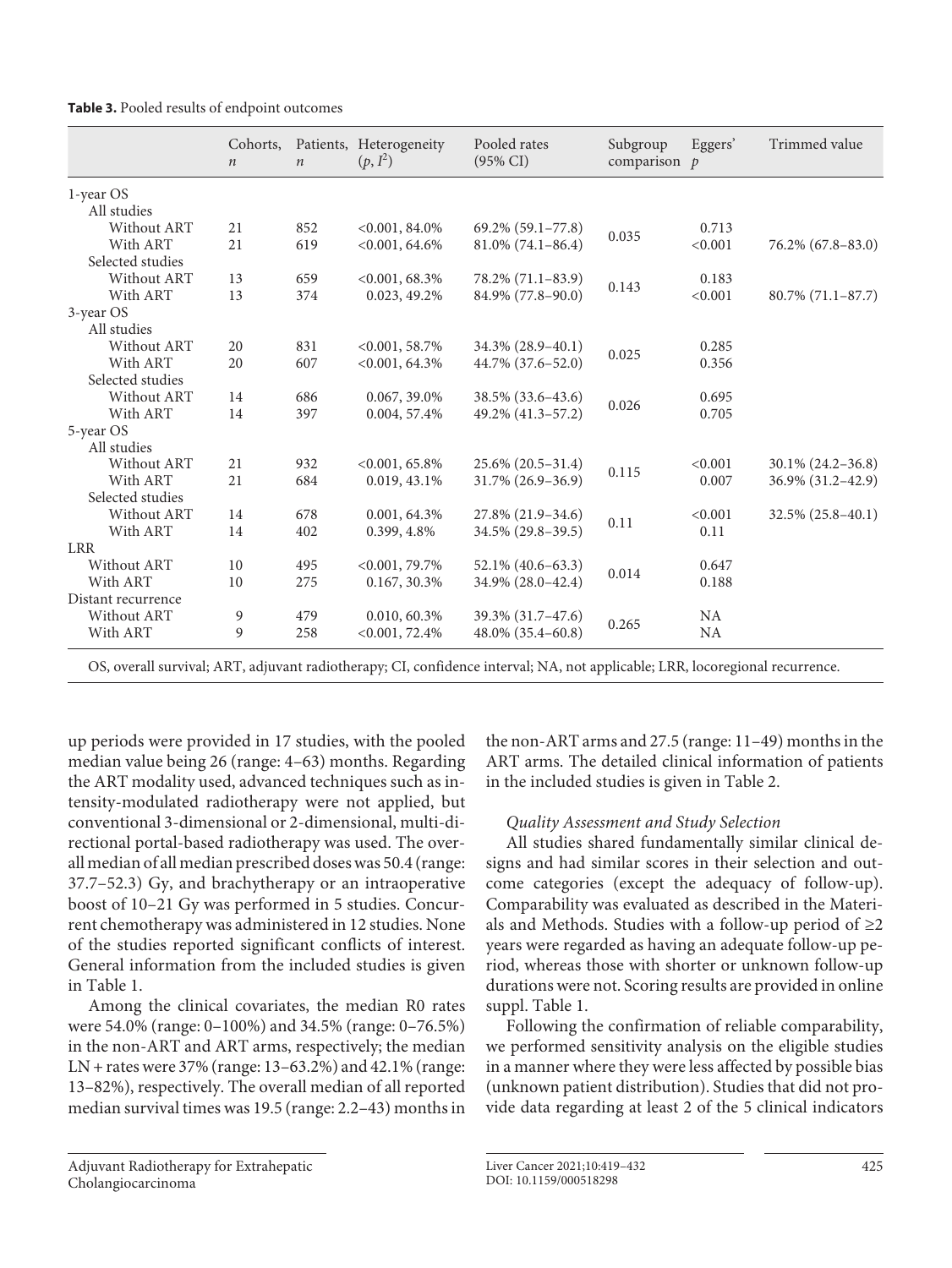| a<br>Study name                                                                | Event<br>rate | Lower<br>limit                  | Upper<br>limit | Event rate and<br>95% CI           | b<br>Study name                         | Event<br>rate | Lower<br>limit | Upper<br>limit | Event rate and<br>95% CI |
|--------------------------------------------------------------------------------|---------------|---------------------------------|----------------|------------------------------------|-----------------------------------------|---------------|----------------|----------------|--------------------------|
| Sagawa S                                                                       | 0.796         | 0.616                           | 0.905          |                                    | Sagawa S                                | 0.330         | 0.187          | 0.513          | --                       |
| Gwak SC                                                                        | 0.617         | 0.472                           | 0.744          |                                    | Gwak SC                                 | 0.362         | 0238           | 0.507          | --                       |
| Kobayashi_S                                                                    | 0.478         | 0.288                           | 0.675          |                                    | Kobayashi_S                             | 0.230         | 0.102          | 0.441          |                          |
| Hughes_S                                                                       | 0.700         | 0.517                           | 0.836          |                                    | Hughes_S                                | 0.300         | 0.164          | 0.483          | ÷                        |
| Lee S                                                                          | 0.769         | 0.636                           | 0.864          |                                    | Lee S                                   | 0.481         | 0.350          | 0.615          |                          |
| Kim_S                                                                          | 0.939         | 0.787                           | 0.985          |                                    | Kim S                                   | 0.374         | 0.228          | 0.547          |                          |
| Cheng SC                                                                       | 0.771         | 0.638                           | 0.865          |                                    | Cheng SC                                | 0.427         | 0.301          | 0.564          |                          |
| Sugiura S                                                                      | 0.896         | 0.687                           | 0.971          |                                    | Sugiura S                               | 0.636         | 0.423          | 0.806          |                          |
| Schoenthaler_SC                                                                | 0.378         | 0.267                           | 0.504          |                                    | Schoenthaler_SC                         | 0.083         | 0.035          | 0.182          |                          |
| Tollenaar S                                                                    | 0.233         | 0.126                           | 0.390          | --                                 | Borghero S                              | 0.500         | 0.306          | 0.694          |                          |
| Borghero_S                                                                     | 0.958         | 0.748                           | 0.994          |                                    | Serafini S                              | 0.477         | 0.352          | 0.605          |                          |
| Serafini S                                                                     | 0.797         | 0.673                           | 0.882          |                                    | Pitt_SC                                 | 0.263         | 0.132          | 0.457          |                          |
| Kamiya S                                                                       | 0.648         | 0.418                           | 0.825          |                                    | Kamiya S                                | 0.259         | 0.111          | 0.494          |                          |
| Gerhards_S                                                                     | 0.695         | 0.468                           | 0.855          |                                    | Gerhards_S                              | 0.170         | 0.060          | 0.397          |                          |
| Grove SC                                                                       | 0.110         | 0.015                           | 0.499          |                                    | $IM_S$                                  | 0.306         | 0241           | 0.380          |                          |
| IM <sub>S</sub>                                                                | 0.775         | 0.706                           | 0.832          |                                    | IM SC                                   | 0.408         | 0.312          | 0.512          | -0                       |
| IM_SC                                                                          | 0.927         | 0.852                           | 0.966          |                                    | Mcmaster_S                              | 0.260         | 0.084          | 0.575          |                          |
| Mcmaster S                                                                     | 0.958         | 0.575                           | 0.997          |                                    | Itoh S                                  | 0.500         | 0200           | 0.800          |                          |
| Itoh S                                                                         | 0.500         | 0.200                           | 0.800          |                                    | Todoroki S                              | 0.198         | 0.078          | 0.419          | $\overline{\phantom{a}}$ |
| Todoroki_S                                                                     | 0.449         | 0.256                           | 0.658          |                                    | KimE S                                  | 0.285         | 0.162          | 0.451          | $\bullet$                |
| KimE S                                                                         | 0.553         | 0.391                           | 0.705          |                                    | Pooled rate, wo ART                     | 0.343         | 0.289          | 0.401          | ÷                        |
| Pooled rate, wo ART                                                            | 0.692         | 0.591                           | 0.778          |                                    | Sagawa_SR                               | 0.409         | 0.268          | 0.567          |                          |
| Sagawa_SR                                                                      | 0.771         | 0.615                           | 0.877          |                                    | Gwak_SRC                                | 0.269         | 0.143          | 0.449          |                          |
| Gwak SRC                                                                       | 0.808         | 0.633                           | 0.911          |                                    | Kobayashi SR                            | 0.476         | 0.278          | 0.681          |                          |
| Kobayashi SR                                                                   | 0.857         | 0.638                           | 0.953          |                                    | Hughes SRC                              | 0.529         | 0.364          | 0.688          |                          |
| Hughes_SRC                                                                     | 0.794         | 0.627                           | 0.898          |                                    | Lee_SRC                                 | 0.368         | 0.186          | 0.597          |                          |
| Lee_SRC                                                                        | 0.684         | 0.451                           | 0.851          |                                    | Kim_SRC                                 | 0.557         | 0.337          | 0.757          |                          |
| Kim_SRC                                                                        | 0.895         | 0.663                           | 0.974          |                                    | Cheng_SR                                | 0.628         | 0.420          | 0.797          |                          |
| Cheng_SR                                                                       | 0.979         | 0.741                           | 0.999          |                                    | Sugiura_SRC                             | 0.682         | 0.466          | 0.840          |                          |
| Sugiura SRC                                                                    | 0.978         | 0.732                           | 0.999          |                                    | Schoenthaler SRC                        | 0.087         | 0.033          | 0.212          |                          |
|                                                                                | 0.488         | 0.347                           | 0.631          |                                    |                                         | 0.436         | 0.296          | 0.587          |                          |
| Schoenthaler SRC                                                               | 0.753         |                                 |                |                                    | Borghero SRC                            |               | 0.372          | 0.696          |                          |
| Tollenaar_SR                                                                   |               | 0.495                           | 0.905          |                                    | Serafini_SRC                            | 0.538         |                |                |                          |
| Borghero_SRC                                                                   | 0.919         | 0.789                           | 0.972          |                                    | Pitt_SRC                                | 0.220         | 0.095          | 0.431          |                          |
| Serafini SRC                                                                   | 0.789         | 0.621                           | 0.895          |                                    | Kamiya_SR                               | 0.677         | 0.358          | 0.887          |                          |
| Kamiya_SR                                                                      | 0.955         | 0.552                           | 0.997          |                                    | Gerhards SR                             | 0.401         | 0.294          | 0.518<br>0.791 |                          |
| Gerhards SR                                                                    | 0.841         | 0.737                           | 0.909          |                                    | IM_SR                                   | 0.639         | 0.453          |                |                          |
| Grove SRC                                                                      | 0.570         | 0.348                           | 0.767          |                                    | IM SRC                                  | 0.648         | 0.506          | 0.768          |                          |
| IM SR                                                                          | 0.983         | 0.783                           | 0.999          |                                    | Mcmaster_SR                             | 0.420         | 0.230          | 0.638          |                          |
| IM_SRC                                                                         | 0.960         | 0.852                           | 0.990          |                                    | ltoh_SR                                 | 0.210         | 0.059          | 0.531          |                          |
| Mcmaster SR                                                                    | 0.976         | 0.713                           | 0.999          |                                    | Todoroki SR                             | 0.457         | 0.314          | 0.607          |                          |
| Itoh_SR                                                                        | 0.730         | 0.417                           | 0.911          |                                    | KimE SR                                 | 0.331         | 0.172          | 0.541          |                          |
| Todoroki SR                                                                    | 0.708         | 0.555                           | 0.825          |                                    | Pooled rate, with ART 0.447             |               | 0.376          | 0.520          |                          |
| KimE SR                                                                        | 0.697         | 0.486                           | 0.848          |                                    | Heterogeneity:                          |               |                |                |                          |
| Pooled rate, with ART 0.810                                                    |               | 0.741                           | 0.864          |                                    | $p < 0.001$ ; $l^2 = 58.7\%$ (wo ART)   |               |                |                | 0.5<br>$\mathbf{0}$      |
| Heterogeneity:                                                                 |               |                                 |                |                                    | $p < 0.001$ ; $l^2 = 64.3\%$ (with ART) |               |                |                |                          |
| $p < 0.001$ ; $l^2 = 84\%$ (wo ART)<br>$p < 0.001$ ; $l^2 = 64.6\%$ (with ART) |               | Subgroup comparison $p = 0.035$ |                | 0.5<br>$\mathbf 0$<br>$\mathbf{1}$ | Subgroup comparison $p = 0.025$         |               |                |                |                          |

*(Figure continued on next page.)*

[\[2](#page-12-1)[1,](#page-12-0) [22](#page-12-1), [2](#page-12-1)[6](#page-12-3), [3](#page-12-2)[2,](#page-12-1) [33,](#page-12-2) [4](#page-12-6)[1\]](#page-12-0) or those with control arms exhibiting inferior clinical profiles (e.g., >20% higher value in LN + or pT3/4 rates) [[3](#page-12-2)0, [3](#page-12-2)[7](#page-12-4), [40](#page-12-6)] were not subjected to further sensitivity analysis. In 14 selected studies, the ART arms had a lower pooled R0 rate (36.8% vs. 63.2%, *p* = 0.02) and a higher rate of LN+ (47.4% vs. 34.9%, *p* = 0.08), whereas rates of pT3 or pT4, poor differentiation, and LVI were not significantly different between ART and non-ART arms (online suppl. Fig. 1).

# *Pooled Results of Endpoints and Sensitivity Analyses*

The pooled 1-, 3-, and 5-year OS rates in the non-ART and ART arms were 69.2% (95% confidence interval [CI]: 59.1–77.8%) versus 81.0% (74.1–86.4%), *p* = 0.035; 34.3% (28.9–40.1%) versus 44.7% (37.6–52.0%), *p* = 0.025; and 25.6% (20.5–31.4%) versus 31.7% (26.9–36.9%), *p* = 0.115, respectively. The pooled locoregional recurrence (LRR) rates in the non-ART and ART arms were 52.1% (40.6– 63.3) versus 34.9% (28.0–42.4%), *p* = 0.014, whereas the distant recurrence rates were 39.3% (31.7–47.6%) versus 48.0% (35.4–60.8%), *p* = 0.265. Significant heterogeneity

**2**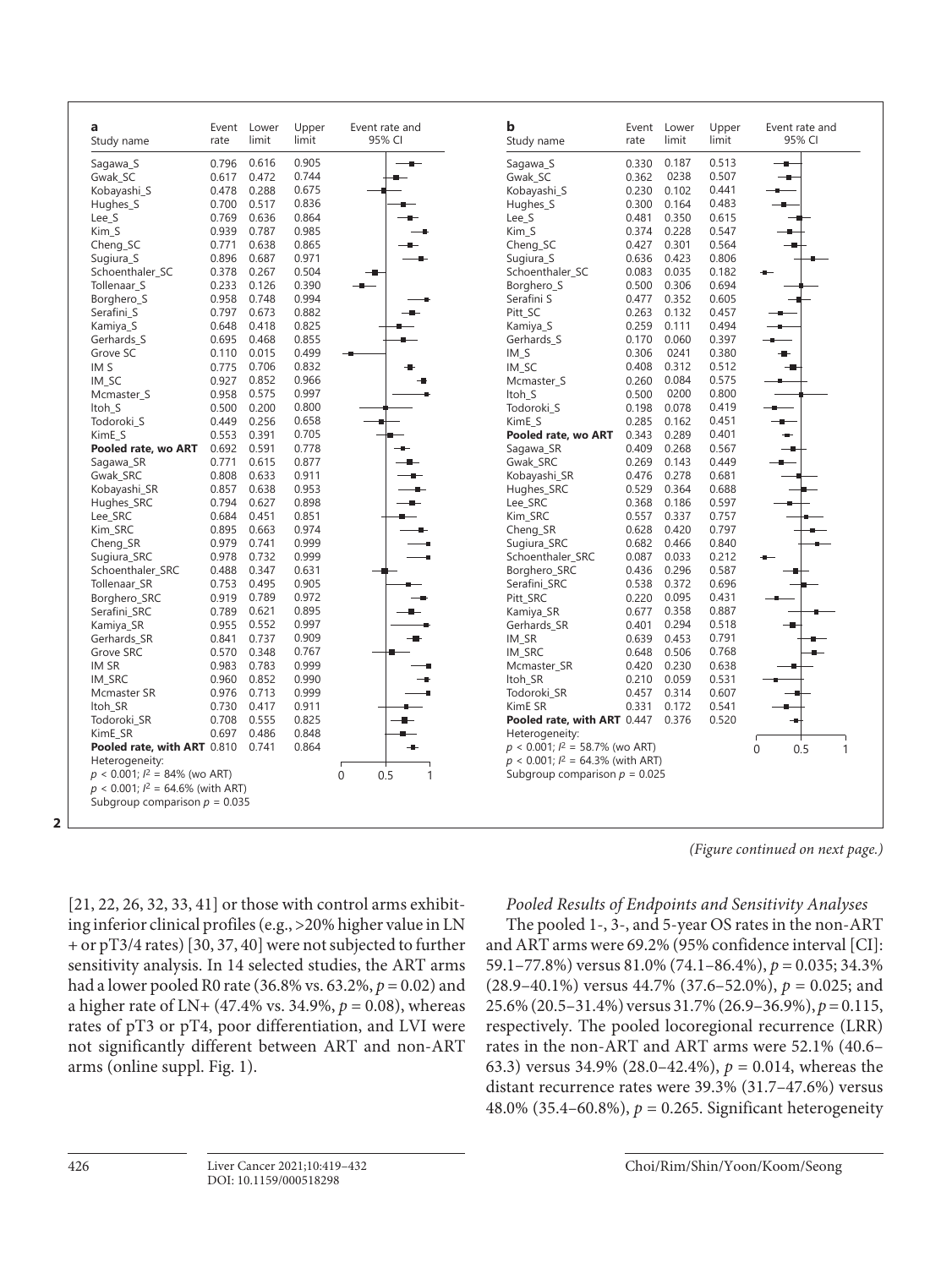| C<br>Study name                         | Event<br>rate                   | Lower<br>limit | Upper<br>limit | Event rate and<br>95% CI |
|-----------------------------------------|---------------------------------|----------------|----------------|--------------------------|
| Sagawa_S                                | 0.330                           | 0.187          | 0.513          |                          |
| Gwak SC                                 | 0.362                           | 0238           | 0.507          |                          |
| Kobayashi_S                             | 0.230                           | 0.102          | 0.441          |                          |
| Hughes_S                                | 0.300                           | 0.164          | 0.483          |                          |
| Lee_S                                   | 0.481                           | 0.350          | 0.615          |                          |
| Kim_S                                   | 0.374                           | 0.228          | 0.547          |                          |
| Cheng_SC                                | 0.427                           | 0.301          | 0.564          |                          |
| Sugiura_S                               | 0.636                           | 0.423          | 0.806          |                          |
| Schoenthaler SC                         | 0.083                           | 0.035          | 0.182          |                          |
|                                         |                                 | 0.306          | 0.694          |                          |
| Borghero_S                              | 0.500                           |                | 0.605          |                          |
| Serafini S                              | 0.477                           | 0.352          |                |                          |
| Pitt SC                                 | 0.263                           | 0.132          | 0.457          |                          |
| Kamiya_S                                | 0.259                           | 0.111          | 0.494          |                          |
| Gerhards_S                              | 0.170                           | 0.060          | 0.397          |                          |
| IM S                                    | 0.306                           | 0241           | 0.380          |                          |
| IM_SC                                   | 0.408                           | 0.312          | 0.512          |                          |
| Mcmaster_S                              | 0.260                           | 0.084          | 0.575          |                          |
| Itoh_S                                  | 0.500                           | 0200           | 0.800          |                          |
| Todoroki S                              | 0.198                           | 0.078          | 0.419          |                          |
| KimE_S                                  | 0.285                           | 0.162          | 0.451          |                          |
| Pooled rate, wo ART                     | 0.256                           | 0.289          | 0.401          |                          |
| Sagawa_SR                               | 0.409                           | 0.268          | 0.567          |                          |
| Gwak_SRC                                | 0.269                           | 0.143          | 0.449          |                          |
| Kobayashi_SR                            | 0.476                           | 0.278          | 0.681          |                          |
| Hughes_SRC                              | 0.529                           | 0.364          | 0.688          |                          |
| Lee_SRC                                 | 0.368                           | 0.186          | 0.597          |                          |
| Kim_SRC                                 | 0.557                           | 0.337          | 0.757          |                          |
| Cheng_SR                                | 0.628                           | 0.420          | 0.797          |                          |
| Sugiura_SRC                             | 0.682                           | 0.466          | 0.840          |                          |
| Schoenthaler_SRC                        | 0.087                           | 0.033          | 0.212          |                          |
| Borghero_SRC                            | 0.436                           | 0.296          | 0.587          |                          |
| Serafini_SRC                            | 0.538                           | 0.372          | 0.696          |                          |
| Pitt_SRC                                | 0.220                           | 0.095          | 0.431          |                          |
| Kamiya_SR                               | 0.677                           | 0.358          | 0.887          |                          |
| Gerhards_SR                             | 0.401                           | 0.294          | 0.518          |                          |
| IM_SR                                   | 0.639                           | 0.453          | 0.791          |                          |
| IM_SRC                                  | 0.648                           | 0.506          | 0.768          |                          |
| Mcmaster_SR                             | 0.420                           | 0.230          | 0.638          |                          |
| Itoh SR                                 | 0.210                           | 0.059          | 0.531          |                          |
| Todoroki_SR                             | 0.457                           | 0.314          | 0.607          |                          |
| KimE SR                                 | 0.331                           | 0.172          | 0.541          |                          |
| Pooled rate, with ART 0.447             |                                 | 0.376          | 0.520          |                          |
| Heterogeneity:                          |                                 |                |                |                          |
| $p < 0.001$ ; $l^2 = 65.8\%$ (wo ART)   |                                 |                |                |                          |
| $p = 0.019$ ; $l^2 = 43.1\%$ (with ART) |                                 |                |                | 0<br>0.5                 |
|                                         | Subgroup comparison $p = 0.115$ |                |                |                          |

**Fig. 2.** Forest plot of pooled analyses of all included studies regarding (**a**) 1-year, (**b**) 3-year, and (**c**) 5-year OS rates. ART, adjuvant radiotherapy; CI, confidence interval; S, surgery; R, radiotherapy; C, concurrent chemotherapy; OS, overall survival.

was found in all analyses, except for those of the 5-year OS and LRR rates in the ART arms.

On sensitivity analysis of the selected studies, the pooled 1-, 3-, and 5-year OS rates in the non-ART and ART arms were 78.2% (95% CI: 71.1–83.9%) versus 84.9% (77.8–90.0%), *p* = 0.143; 38.5% (33.6–43.6%) versus 49.2% (41.3–57.2%), *p* = 0.026; and 27.8% (21.9–34.6%) versus 34.5% (29.8-39.5%),  $p = 0.11$ , respectively. Significant heterogeneity was found upon pooled analyses of the

1-year and 5-year OS rates of patients in the non-ART arms and in the 3-year OS rates among patients in the ART arms. These results are given in Table 3 in detail and are also depicted in Figure 2 (all studies) and Figure 3 (selected studies). Forest plots of locoregional and distant recurrences are shown in online suppl. Figure 2.

# *Publication Bias*

Possible publication bias was noted in the pooled analysis of the 1-year OS in the ART arms of all studies; the trimmed value (76.2%) was lower than the original (81.0%). A similar finding was observed when analyzing the 1-year OS in the ART arms of only the 14 selected studies, in which the trimmed value (80.7%) was also lower than the original (84.9%). The difference between arms might be reduced when considering these trimmed values. Regarding pooled analyses of the 5-year OS rates in all studies, possible publication bias was noted, and the trimmed values increased from their originals in both arms. Possible bias was noted in the pooled analysis of the 5-year OS rate in the non-ART arms of the selected studies. The trimmed value (32.5%) was higher than the original (27.8%), which may reduce the difference between arms. The detailed results are given in Table 3.

# *GI Complications*

Qualitative and quantitative data regarding complications were available for 10 studies. We evaluated grade  $\geq$ 3 GI complications but not grade ≥3 hematologic complications that did not cause mortality. Duodenal ulcers and bile duct damage were the most common types of serious GI complications. Two studies did not report any serious complications, but 1 reported that 21.4% of patients had GI bleeding or jaundice. One study reported 4 patients among 45 (8.9%) who experienced grade 5 fatal events owing to duodenal ulcer and cholangitis [\[3](#page-12-2)[7\]](#page-12-4). The pooled rate of grade ≥3 GI complications was 9.8% (95% CI: 6.2– 15.0,  $I^2 = 16.2\%$ ,  $p_{heterogeneity}$ : 0.294). The qualitative data are summarized in Table 4, while the pooled result is depicted in online suppl. Figure 3.

# *OS Comparison in R+ Patients*

Five studies were suitable for the comparative OS analysis of R+ patients. The 5-year OS rate, which was the most frequently reported, was used for pooled analysis. The pooled 5-year OS rates in the ART and non-ART arms were 32.1% (95% CI: 20.1–47.1%) and 16.5% (8.3– 30.2%), respectively,  $p = 0.089$ . No significant heterogeneity was observed in the analyses of both arms; a forest plot is shown in online suppl. Figure 4.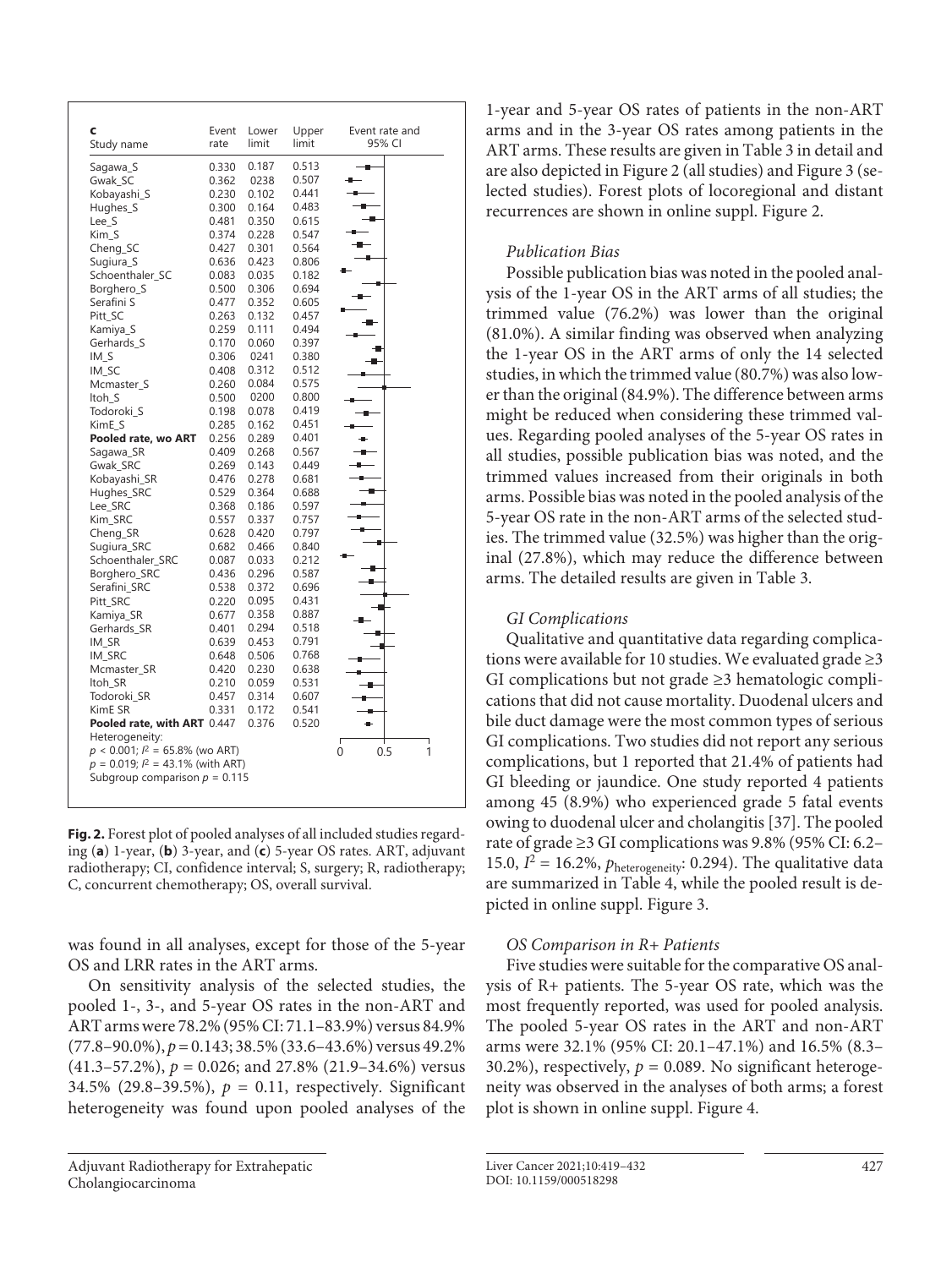| a<br>Study name                         | Event<br>rate | Lower<br>limit | Upper<br>limit | Event rate and<br>95% CI | b<br>Study name                         | Event<br>rate | Lower<br>limit | Upper<br>limit | Event rate and<br>95% CI |
|-----------------------------------------|---------------|----------------|----------------|--------------------------|-----------------------------------------|---------------|----------------|----------------|--------------------------|
| Sagawa_S                                | 0.796         | 0.616          | 0.905          | $-$                      | Sagawa_S                                | 0.330         | 0.187          | 0.513          | $-$                      |
| Gwak SC                                 | 0.617         | 0.472          | 0.744          | ┻                        | Gwak SC                                 | 0.362         | 0.238          | 0.507          | $\overline{\phantom{a}}$ |
| Hughes_S                                | 0.700         | 0.517          | 0.836          | ▄                        | Hughes_S                                | 0.300         | 0.164          | 0.483          | —∎–                      |
| Lee_S                                   | 0.769         | 0.636          | 0.864          |                          | Lee_S                                   | 0.481         | 0.350          | 0.615          |                          |
| Kim S                                   | 0.939         | 0.787          | 0.985          |                          | Kim S                                   | 0.374         | 0.228          | 0.547          |                          |
| Cheng_SC                                | 0.771         | 0.638          | 0.865          |                          | Cheng_SC                                | 0.427         | 0.301          | 0.564          |                          |
| Sugiura_S                               | 0.896         | 0.687          | 0.971          |                          | Sugiura_S                               | 0.636         | 0.423          | 0.806          |                          |
| Borghero_S                              | 0.958         | 0.748          | 0.994          |                          | Borghero_S                              | 0.500         | 0.306          | 0.694          |                          |
| Serafini S                              | 0.797         | 0.673          | 0.882          |                          | Serafini S                              | 0.477         | 0.352          | 0.605          |                          |
| Kamiya_S                                | 0.648         | 0.418          | 0.825          |                          | Pitt_SC                                 | 0.263         | 0.132          | 0.457          |                          |
| IM <sub>S</sub>                         | 0.775         | 0.706          | 0.832          |                          | Kamiya_S                                | 0.259         | 0.111          | 0.494          |                          |
| IM_SC                                   | 0.927         | 0.852          | 0.966          | - 1                      | $IM_S$                                  | 0.306         | 0.241          | 0.380          | ₩.                       |
| KimE S                                  | 0.553         | 0.391          | 0.705          |                          | IM_SC                                   | 0.408         | 0.312          | 0.512          |                          |
| Pooled rate, wo ART                     | 0.782         | 0.711          | 0.839          |                          | KimE S                                  | 0.285         | 0.162          | 0.451          |                          |
| Sagawa_SR                               | 0.771         | 0.615          | 0.877          |                          | Pooled rate, wo ART                     | 0.385         | 0.336          | 0.436          | $\blacksquare$           |
| Gwak SRC                                | 0.808         | 0.633          | 0.911          | - 11-                    | Sagawa SR                               | 0.409         | 0.268          | 0.567          |                          |
| Hughes_SRC                              | 0.794         | 0.627          | 0.898          | —∎–                      | Gwak SRC                                | 0.269         | 0.143          | 0.449          |                          |
| Lee_SRC                                 | 0.684         | 0.451          | 0.851          |                          | Hughes_SRC                              | 0.529         | 0.364          | 0.688          |                          |
| Kim_SRC                                 | 0.895         | 0.663          | 0.974          |                          | Lee SRC                                 | 0.368         | 0.186          | 0.597          |                          |
| Cheng_SR                                | 0.979         | 0.741          | 0.999          |                          | Kim SRC                                 | 0.557         | 0.337          | 0.757          |                          |
| Sugiura_SRC                             | 0.978         | 0.732          | 0.999          |                          | Cheng_SR                                | 0.628         | 0.420          | 0.797          |                          |
| Borghero_SRC                            | 0.919         | 0.789          | 0.972          | --                       | Sugiura_SRC                             | 0.682         | 0.466          | 0.840          |                          |
| Serafini SRC                            | 0.789         | 0.621          | 0.895          |                          | Borghero_SRC                            | 0.436         | 0.296          | 0.587          |                          |
| Kamiya_SR                               | 0.955         | 0.552          | 0.997          |                          | Serafini SRC                            | 0.538         | 0.372          | 0.696          |                          |
| IM SR                                   | 0.983         | 0.783          | 0.999          | -9                       | Pitt_SRC                                | 0.220         | 0.095          | 0.431          |                          |
| IM_SRC                                  | 0.960         | 0.852          | 0.990          | $\overline{\phantom{a}}$ | Kamiya_SR                               | 0.677         | 0.358          | 0.887          |                          |
| KimE_SR                                 | 0.697         | 0.486          | 0.848          |                          | IM_SR                                   | 0.639         | 0.453          | 0.791          | <u> —</u>                |
| Pooled rate, with ART 0.849             |               | 0.778          | 0.900          | -⊪                       | IM_SRC                                  | 0.648         | 0.506          | 0.768          | $\blacksquare$           |
| Heterogeneity:                          |               |                |                |                          | KimE SR                                 | 0.331         | 0.172          | 0.541          |                          |
| $p < 0.001$ ; $l^2 = 68.3\%$ (wo ART)   |               |                |                | 0.5<br>0<br>$\mathbf{1}$ | Pooled rate, with ART 0.492             |               | 0.413          | 0.572          |                          |
| $p = 0.023$ ; $l^2 = 49.2\%$ (with ART) |               |                |                |                          | Heterogeneity:                          |               |                |                |                          |
| Subgroup comparison $p = 0.143$         |               |                |                |                          | $p = 0.067$ ; $l^2 = 39\%$ (wo ART)     |               |                |                | 0.5<br>0                 |
|                                         |               |                |                |                          | $p = 0.004$ ; $l^2 = 57.4\%$ (with ART) |               |                |                |                          |
|                                         |               |                |                |                          | Subgroup comparison $p = 0.026$         |               |                |                |                          |

**3**

*(Figure continued on next page.)*

| Table 4. Grade $\geq$ 3 GI complication reported |  |  |
|--------------------------------------------------|--|--|
|--------------------------------------------------|--|--|

| Author                   | $RT$ arm, $n$ | Grade $\geq$ 3 GI complication, %                           |
|--------------------------|---------------|-------------------------------------------------------------|
| Sagawa et al. [36]       | 39            | 2.6 (biliary fistula)                                       |
| Gwak et al. [23]         | 31            | $0.0^{\circ}$                                               |
| Kobayashi et al. [30]    | 21            | 4.7 (op leakage)                                            |
| Kim et al. [28]          | 19            | 10.5 (duodenal ulcer)                                       |
| Sugiura et al. [39]      | 22            | 9.1 (nausea and neutropenia)                                |
| Schoenthaler et al. [37] | 45            | 8.9 (G5, cholangitis, and duodenal ulcer)                   |
| Tollenaar et al. [41]    | 16            | 0.0                                                         |
| Borghero et al. [19]     | 42            | 14.3 (acute GI 3, late 2 ulcers, and 1 bile duct stricture) |
| Kim et al. [29]          | 23            | 4.3 $(1 \case N/V)$                                         |
| Meng et al. [34]         | 28            | 21.4 (5 late bleeding and 1 obstructive jaundice)           |

RT, radiotherapy; GI, gastrointestinal; N/V, nausea and vomiting.

## **Discussion**

Currently, no clinical practice guidelines support preferential use or strong recommendation of ART as an adjuvant modality for extrahepatic cholangiocarcinoma be<span id="page-9-0"></span>cause there are no sufficiently convincing studies or meta-analysis [[9,](#page-12-7) [4](#page-12-6)[2,](#page-12-1) [4](#page-12-6)[3](#page-12-2)]. In this situation, the most prominent finding when compared with the previous literature was the observance of an OS benefit on the sensitivity analysis of the selected group. Since our study primarily considers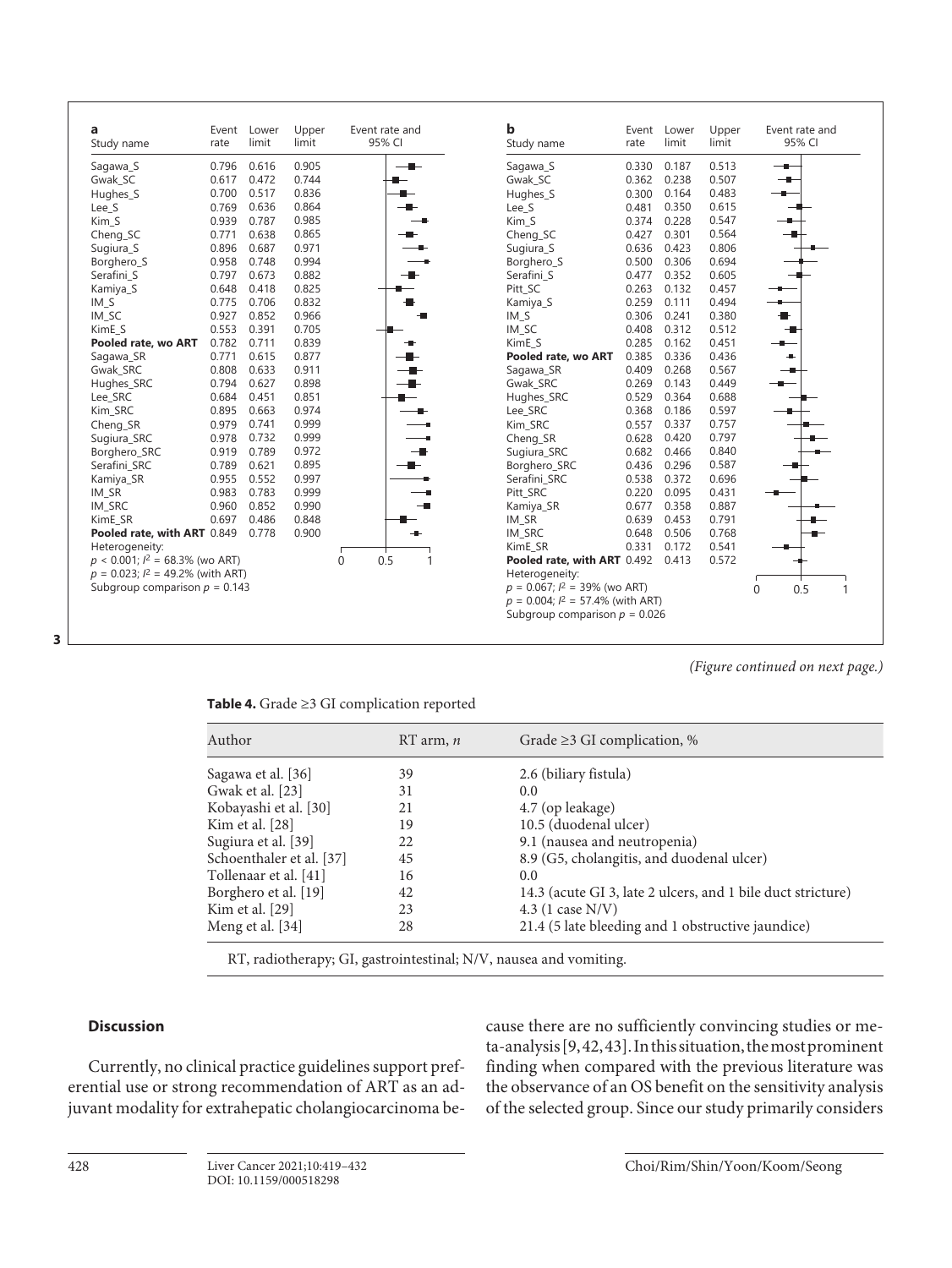| C<br>Study name                        | Event<br>rate | Lower<br>limit | Upper<br>limit | Event rate and<br>95% CI |
|----------------------------------------|---------------|----------------|----------------|--------------------------|
| Sagawa_S                               | 0.314         | 0.175          | 0.497          |                          |
| Gwak SC                                | 0.116         | 0.051          | 0.243          |                          |
| Hughes_S                               | 0.267         | 0.140          | 0.450          |                          |
| Lee S                                  | 0.365         | 0.246          | 0.503          |                          |
| Kim S                                  | 0.152         | 0.065          | 0.317          |                          |
| Cheng_SC                               | 0.219         | 0.127          | 0.351          |                          |
| Sugiura_S(R1)                          | 0.315         | 0.158          | 0.531          |                          |
| Borghero_S                             | 0.430         | 0.248          | 0.633          | ۰                        |
| Serafini_S                             | 0.223         | 0.133          | 0.349          |                          |
| Kamiya_S                               | 0.025         | 0.002          | 0.298          |                          |
| $IM_S$                                 | 0.432         | 0.359          | 0.508          |                          |
| IM_SC                                  | 0.379         | 0.285          | 0.483          |                          |
| KimE_S                                 | 0.290         | 0.166          | 0.456          |                          |
| Meng_S                                 | 0.140         | 0.043          | 0.373          |                          |
| Pooled rate, wo ART                    | 0.278         | 0.219          | 0.346          |                          |
| Sagawa SR                              | 0.261         | 0.147          | 0.419          |                          |
| Gwak SRC                               | 0.210         | 0.101          | 0.387          |                          |
| Hughes_SRC                             | 0.353         | 0.213          | 0.524          |                          |
| Lee_SRC                                | 0.263         | 0.114          | 0.498          |                          |
| Kim_SRC                                | 0.211         | 0.082          | 0.446          |                          |
| Cheng_SR                               | 0.253         | 0.117          | 0.464          |                          |
| Sugiura_SRC                            | 0.441         | 0.254          | 0.647          |                          |
| Borghero_SR                            | 0.363         | 0.233          | 0.517          |                          |
| Serafini SRC                           | 0.348         | 0.209          | 0.519          |                          |
| Kamiya_SR                              | 0.508         | 0.230          | 0.781          |                          |
| IM SR                                  | 0.429         | 0.265          | 0.611          |                          |
| IM_SRC                                 | 0.476         | 0.341          | 0.614          |                          |
| KimE SR                                | 0.270         | 0.128          | 0.481          |                          |
| Meng SR                                | 0.340         | 0.191          | 0.530          |                          |
| Pooled rate, with ART 0.345            |               | 0.298          | 0.395          | ٠                        |
| Heterogeneity:                         |               |                |                |                          |
| $p = 0.001$ ; $l^2 = 64.3\%$ (wo ART)  |               |                |                | $\Omega$<br>0.5          |
| $p = 0.399$ ; $l^2 = 4.8\%$ (with ART) |               |                |                |                          |
| Subgroup comparison $p = 0.11$         |               |                |                |                          |

**Fig. 3.** Forest plot of pooled analyses of selected studies according to reliable comparability, regarding the (**a**) 1-year (**b**) 3-year, and (**c**) 5-year OS rates. ART, adjuvant radiotherapy; CI, confidence interval; S, surgery; R, radiotherapy; C, concurrent chemotherapy; OS, overall survival.

comparability and provides data comprehensible in clinical practice, it might support efficient use of ART and facilitate future researchto identify proper and specific indications.

Although the pooled 3-year OS rate was significantly higher in the ART arms, the pooled 1- and 5-year OS rates were also higher, with  $p$  values mildly exceeding the threshold of subgroup comparison. Considering that the non-ART groups among the selected studies had a significantly lower pooled R0 rate (36.8% vs. 63.2%,  $p = 0.02$ ) and higher LN + status (47.9% vs. 34.9%,  $p = 0.08$ ), the benefit of ART in terms of OS may be more convincing. Since the pooled LRR rate was significantly lower (34.9% vs. 52.1,  $p = 0.014$ ), the OS benefit might therefore also extend to reducing such recurrences. This result is consistent with those of previous studies that found that ap<span id="page-10-0"></span>proximately half of the recurrences observed after extrahepatic cholangiocarcinoma resections were locoregional and that most could be encompassed by the external beam radiotherapy target area [\[44–4](#page-12-6)[6\]](#page-12-3). However, it should be also noted that distant recurrences were not diminished with ART; some researchers claimed that such recurrences were even more frequent after ART [[1](#page-12-0)[9](#page-12-7), [2](#page-12-1)[9\]](#page-12-7).

We found several meta-analyses in the literature that were of a similar topic as ours [[3](#page-12-2)–[6](#page-12-3)]. Previous metaanalyses used sound methodology; however, there is some room for improvement in terms of clinical decision-making. First, several meta-analyses included patients with cancers other than extrahepatic cholangiocarcinoma (e.g., gallbladder cancer). Although they might share some similarity in terms of their surgical treatment approaches, their patterns of recurrence and potential to benefit from adjuvant therapy can differ [[4](#page-12-6)[7\]](#page-12-4). Another confounder is the unknown distribution of patients between arms. Previous researchers assumed that patients who underwent ART would have generally inferior clinical profiles and be more vulnerable to recurrence. However, such an assumption might not always be true; for instance, patients who are in better clinical condition may decide to undergo ART, whereas those whose expected prognoses are too poor may decide to forgo it. In Kobayashi et al.'s [[3](#page-12-2)0] study, the LN + rates were 52% and 29% in the non-ART and ART arms, respectively, and in Schoenthaler et al.'s [\[3](#page-12-2)[7\]](#page-12-4) study, the pT3 or pT4 rates were 74% and 37% in the non-ART and ART groups, respectively; these studies were excluded from the sensitivity analysis. Additionally, from a technical perspective, nonrandomized studies could be difficult to unearth owing to poor indexing or inconsistent terminology [[1](#page-12-0)[2\]](#page-12-1). The number of studies investigating extrahepatic cholangiocarcinoma included in previous meta-analyses ranged from 8 to 14, whereas our analysis included 23 studies. The present study was designed to overcome the aforementioned limitation and produced outcome-based results that can be more applicable to clinical practice.

Concerns regarding the application of ART are also described in the literature. Shinohara et al. [[4](#page-12-6)[8\]](#page-12-5) performed a Surveillance, Epidemiology, and End Results (SEER) database study of extrahepatic cholangiocarcinoma and found that although ART produced a survival benefit, it was not sustained after controlling for confounders. Vern-Gross et al. [\[4](#page-12-6)[9\]](#page-12-7) also conducted a SEER database study and found that the addition of ART was only beneficial in the short term but was hazardous in the long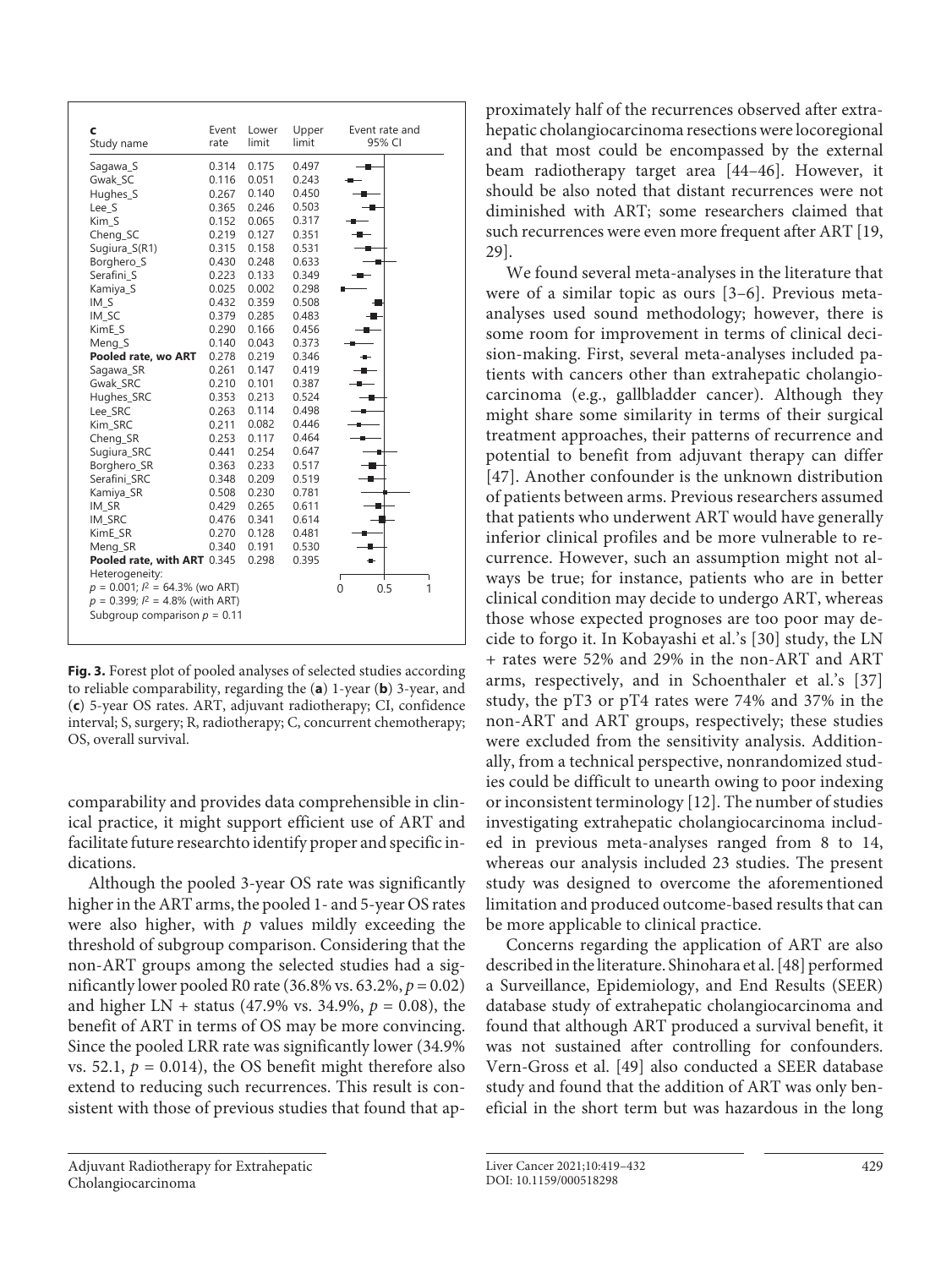term. However, in both studies, it should be noted that the only clinical covariate included when controlling for confounders was disease stage, whereas all the remaining variables were social (such as age, race, sex, and year of diagnosis). Although both these studies have merit in terms of producing data from a large number of patients, the results after statistical balancing should be carefully interpreted.

The pooled grade  $\geq$ 3 complication rate was 9.8% in our study; 4 patients with grade 5 (mortality) were reported, although they were from a relatively older study [\[3](#page-12-2)[7\]](#page-12-4). Although the rate of complications might not be high enough to outweigh the locoregional benefit of ART, efforts are necessary to reduce such toxicities. All studies included in the present meta-analysis reported outcomes of patients who underwent conventional 3- or 2-dimensional ART. Bittner et al. [\[50](#page-12-8)] reported that intensitymodulated radiotherapy significantly reduced grade  $\geq$ 3 nausea and vomiting (7.8% vs. 13.4% vs., *p* < 0.001), diarrhea (2.0% vs. 11.6%,  $p < 0.001$ ), and late GI toxicities  $(5.0\% \text{ vs. } 10.6\%, p = 0.017)$  among patients treated for pancreatic cancer compared with 3-dimentional radiotherapy. Although the literature pertaining to cholangiocarcinoma is scarce, such results encourage the use advanced modalities because the radiotherapy targets for cholangiocarcinoma and pancreatic cancer have close similarity.

Our study had certain limitations. Meta-analyses of nonrandomized studies are controversial due to influences from heterogeneity and uncontrolled confounders [\[1](#page-12-0)[2\]](#page-12-1). However, the field of oncology is not always dependent on randomized studies; applying radiotherapy for rare cancers is inevitably supported by observational studies [\[5](#page-12-8)[1\]](#page-12-0). Several researchers reported that well-designed observational studies have results similar to those of randomized studies [[5](#page-12-8)[2](#page-12-1)]; in the same vein, we performed all the statistical calculations and sensitivity analyses to enhance confidence in our result. Furthermore, one might argue that the present study did not provide specific clinical indication as compared to the previous literature. However, although lymphatic metastases or positive resection margins are known prognostic factors, actual clinical decision should be performed in consideration of other clinical factors, such as T stage, age, tumor grade, and treatment policy of institutions. The role of this study is to encourage the use of ART, which is not widely used compared to the actual role, and to support the production of more personalized indications in the future studies (e.g., nomograms). Finally, we could not comprehensively assess the effect of systemic chemotherapy partly because the rate of its application varied and the relevant information was scarce. On the other hand, in the recent BILCAP study, the effect of capecitabine was comprehensibly addressed, although the rate and effectiveness of ART administration were not reported [[5](#page-12-8)[3](#page-12-2)]. We hope that future researchers investigate the roles of such treatments in their fields as well as in parallel disciplines.

# **Conclusion**

The present study, confined to a single disease entity and primarily considering comparability, will support efficient use of ART and conduction of future studies to identify proper indications. Although a reduction of LRR was shown, further technical efforts to minimize complications are necessary.

# **Acknowledgments**

We appreciate the dedicated contribution of Hu Jing Hua, MSc., who majored in Korean language translation at Chonnam National University, Jeollanamdo, Republic of Korea, for Chinese language translation.

# **Statement of Ethics**

Ethical approval was not required because this study retrieved and synthesized data from previously published studies.

# **Conflict of Interest Statement**

Dr. Jinsil Seong is an editorial board member of *Liver Cancer*. Otherwise, the authors have no conflicts of interest to declare.

## **Funding Sources**

This study was supported by the National Research Fund of Korea (NRF-2019M2D2A1A01031560). The research grant supported only methodological aspects, including statistical analysis and linguistic correction and did not affect major contents such as the results and conclusions.

# **Author Contributions**

Seo Hee Choi contributed to writing the original draft and data curation; In-Soo Shin contributed to formal analysis, data curation, and methodology; Jinsil Seong contributed to writing-editing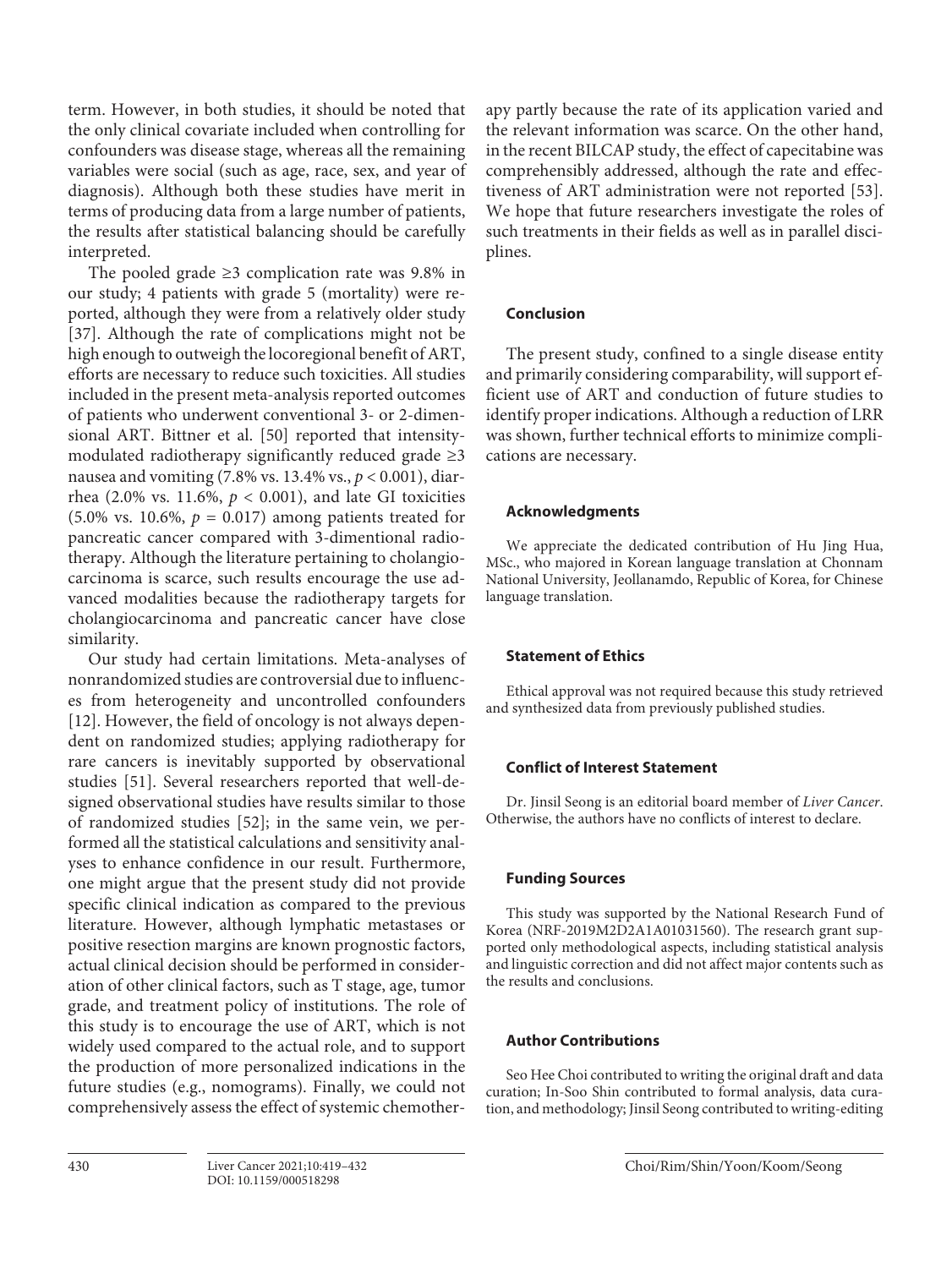and supervision; Woong Sub Koom and Won-Sup Yoon contributed to supervision; Chai Hong Rim contributed to conceptualization, writing (original draft, review, and editing), formal analysis, and data curation.

## **Data Availability Statement**

All data generated or analyzed during this study are included in this article and/or its online suppl. files. Further inquiries can be directed to the corresponding author.

## **References**

- <span id="page-12-0"></span>[1](#page-0-0) Anderson CD, Pinson CW, Berlin J, Chari RS. Diagnosis and treatment of cholangiocarcinoma. [Oncologist](https://www.karger.com/Article/FullText/518298?ref=1#ref1). 2004;9(1):43–57.
- <span id="page-12-1"></span>[2](#page-0-0) Ben-Josef E, Guthrie KA, El-Khoueiry AB, Corless CL, Zalupski MM, Lowy AM, et al. SWOG S0809: a phase II intergroup trial of adjuvant capecitabine and gemcitabine followed by radiotherapy and concurrent capecitabine in extrahepatic cholangiocarcinoma and gallbladder carcinoma. [J Clin On](https://www.karger.com/Article/FullText/518298?ref=2#ref2)[col](https://www.karger.com/Article/FullText/518298?ref=2#ref2). 2015;33(24):2617–22.
- <span id="page-12-2"></span>[3](#page-1-0) Beltrán MB, Allal AS, Gich I, Solé JM, Carrió I. Is adjuvant radiotherapy needed after curative resection of extrahepatic biliary tract cancers? A systematic review with a meta-analysis of observational studies. [Cancer Treat Rev](https://www.karger.com/Article/FullText/518298?ref=3#ref3). 2012;38(2):111–9.
- <span id="page-12-6"></span>[4](#page-1-0) Horgan AM, Amir E, Walter T, Knox JJ. Adjuvant therapy in the treatment of biliary tract cancer: a systematic review and meta-analysis. [J Clin Oncol](https://www.karger.com/Article/FullText/518298?ref=4#ref4). 2012 Jun 1; 30(16):1934–40.
- <span id="page-12-8"></span>[5](#page-1-0) Ren B, Guo Q, Yang Y, Liu L, Wei S, Chen W, et al. A meta-analysis of the efficacy of postoperative adjuvant radiotherapy versus no radiotherapy for extrahepatic cholangiocarcinoma and gallbladder carcinoma. [Radiat On](https://www.karger.com/Article/FullText/518298?ref=5#ref5)[col](https://www.karger.com/Article/FullText/518298?ref=5#ref5). 2020;15(1):15.
- <span id="page-12-3"></span>[6](#page-1-0) Shi X-q, Zhang J-y, Tian H, Tang L-n, Li A-l. Role of adjuvant (chemo) radiotherapy for resected extrahepatic cholangiocarcinoma: a meta-analysis. [J Zhejiang Uni Sci B.](https://www.karger.com/Article/FullText/518298?ref=6#ref6) 2020; 21(7):549–59.
- <span id="page-12-4"></span>[7](#page-1-1) Fong Y, Jarnagin W, Blumgart LH. Gallbladder cancer: comparison of patients presenting initially for definitive operation with those presenting after prior noncurative intervention. [Ann Surg](https://www.karger.com/Article/FullText/518298?ref=7#ref7). 2000;232(4):557–69.
- <span id="page-12-5"></span>[8](#page-1-1) Jarnagin WR, Fong Y, DeMatteo RP, Gonen M, Burke EC, Bodniewicz BS J, et al. Staging, resectability, and outcome in 225 patients with hilar cholangiocarcinoma. [Ann Surg](https://www.karger.com/Article/FullText/518298?ref=8#ref8). 2001;234(4):507–9; discussion 17–9.
- <span id="page-12-7"></span>[9](#page-1-2) National Cancer Comprehensive Network. NCCN guidelines ver 2.2021, hepatobiliary cancers. Accessed 2021 May 27.
- [10](#page-1-3) Thomas JPM, Noyes J, Chandler J, Rehfuess E, Tugwell P, Welch VA. Chapter 17: intervention complexity. In: Higgins JPT, Thomas J, Chandler J, Cumpston M, Li T, Page MJ, Welch VA, editors. [Cochrane handbook for](https://www.karger.com/Article/FullText/518298?ref=10#ref10) [systematic reviews of interventions version](https://www.karger.com/Article/FullText/518298?ref=10#ref10) [6.1 \(updated September 2020\)](https://www.karger.com/Article/FullText/518298?ref=10#ref10). London: Cochrane; 2020. Available from: www.training. cochrane.org/handbook.
- [11](#page-1-4) Shin I-S. [Same author and same data depen](https://www.karger.com/Article/FullText/518298?ref=11#ref11)[dence in meta-analysis.](https://www.karger.com/Article/FullText/518298?ref=11#ref11) Tallahassee: Florida State University; 2009.
- [12](#page-1-5) Reeves BC, Deeks JJ, Higgins JP, Shea B, Tugwell P, Wells GA, et al. Including non-randomized studies on intervention effects. [Co](https://www.karger.com/Article/FullText/518298?ref=12#ref12)[chrane handbook for systematic reviews of](https://www.karger.com/Article/FullText/518298?ref=12#ref12) [interventions.](https://www.karger.com/Article/FullText/518298?ref=12#ref12) 2019. p. 595–620.
- [13](#page-2-0) Peterson J, Welch V, Losos M, Tugwell P. [The](https://www.karger.com/Article/FullText/518298?ref=13#ref13) [Newcastle-Ottawa scale \(NOS\) for assessing](https://www.karger.com/Article/FullText/518298?ref=13#ref13) [the quality of nonrandomised studies in me](https://www.karger.com/Article/FullText/518298?ref=13#ref13)[ta-analyses.](https://www.karger.com/Article/FullText/518298?ref=13#ref13) Ottawa: Ottawa Hospital Research Institute; 2011.
- [14](#page-2-1) Richardson M, Garner P, Donegan S. Interpretation of subgroup analyses in systematic reviews: a tutorial. [Clin Epidemiol Glob Hea.](https://www.karger.com/Article/FullText/518298?ref=14#ref14) 2019;7(2):192–8.
- [15](#page-2-2) Cochran WG. The combination of estimates from different experiments. [Biometrics](https://www.karger.com/Article/FullText/518298?ref=15#ref15). 1954; 10(1):101–29.
- [16](#page-2-3) Higgins JP, Thompson SG. Quantifying heterogeneity in a meta-analysis. [Stat Med](https://www.karger.com/Article/FullText/518298?ref=16#ref16). 2002; 21(11):1539–58.
- [17](#page-3-0) Egger M, Davey Smith G, Schneider M, Minder C. Bias in meta-analysis detected by a simple, graphical test. [BMJ](https://www.karger.com/Article/FullText/518298?ref=17#ref17). 1997;315(7109):629– 34.
- [18](#page-3-1) Duval S, Tweedie R. Trim and fill: a simple funnel-plot-based method of testing and adjusting for publication bias in meta-analysis. [Biometrics](https://www.karger.com/Article/FullText/518298?ref=18#ref18). 2000;56(2):455–63.
- [19](#page-3-2) Borghero Y, Crane CH, Szklaruk J, Oyarzo M, Curley S, Pisters PW, et al. Extrahepatic bile duct adenocarcinoma: patients at high-risk for local recurrence treated with surgery and adjuvant chemoradiation have an equivalent overall survival to patients with standard-risk treated with surgery alone. [Ann Surg Oncol.](https://www.karger.com/Article/FullText/518298?ref=19#ref19) 2008;15(11):3147–56.
- [20](#page-3-2) Cheng Q, Luo X, Zhang B, Jiang X, Yi B, Wu M. Predictive factors for prognosis of hilar cholangiocarcinoma: postresection radiotherapy improves survival. [Eur J Surg Oncol.](https://www.karger.com/Article/FullText/518298?ref=20#ref20) 2007;33(2):202–7.
- [21](#page-3-2) Gerhards MF, van Gulik TM, González González D, Rauws EA, Gouma DJ. Results of postoperative radiotherapy for resectable hilar cholangiocarcinoma. [World J Surg.](https://www.karger.com/Article/FullText/518298?ref=21#ref21) 2003; 27(2):173–9.
- [22](#page-3-2) Grove MK, Hermann RE, Vogt DP, Broughan TA. Role of radiation after operative palliation in cancer of the proximal bile ducts. [Am](https://www.karger.com/Article/FullText/518298?ref=22#ref22) [J Surg](https://www.karger.com/Article/FullText/518298?ref=22#ref22). 1991;161(4):454–8.
- [23](#page-3-2) Gwak HK, Kim WC, Kim HJ, Park JH. Extrahepatic bile duct cancers: surgery alone versus surgery plus postoperative radiation therapy. [Int J Radiat Oncol Biol Phys](https://www.karger.com/Article/FullText/518298?ref=23#ref23). 2010;78(1):194– 8.
- [24](#page-3-2) Hughes MA, Frassica DA, Yeo CJ, Riall TS, Lillemoe KD, Cameron JL, et al. Adjuvant concurrent chemoradiation for adenocarcinoma of the distal common bile duct. [Int J](https://www.karger.com/Article/FullText/518298?ref=24#ref24)  [Radiat Oncol Biol Phys.](https://www.karger.com/Article/FullText/518298?ref=24#ref24) 2007;68(1):178–82.
- [25](#page-3-2) Im JH, Seong J, Lee IJ, Park JS, Yoon DS, Kim KS, et al. Surgery alone versus surgery followed by chemotherapy and radiotherapy in resected extrahepatic bile duct cancer: treatment outcome analysis of 336 patients. [Can](https://www.karger.com/Article/FullText/518298?ref=25#ref25)[cer Res Treat](https://www.karger.com/Article/FullText/518298?ref=25#ref25). 2016;48(2):583–5.
- [26](#page-3-2) Itoh H, Nishijima K, Kurosaka Y, Takegawa S, Kiriyama M, Dohba S, et al. Magnitude of combination therapy of radical resection and external beam radiotherapy for patients with carcinomas of the extrahepatic bile duct and gallbladder. [Dig Dis Sci.](https://www.karger.com/Article/FullText/518298?ref=26#ref26) 2005;50(12):2231–42.
- [27](#page-3-2) Kamiya N, Endo I, Takimoto A, Fujii Y, Sekido H, Togo S, et al. Proximal cholangiocarcinoma. Prognostic factor and effectiveness of post operative radiotherapy. [Jpn J Gastroen](https://www.karger.com/Article/FullText/518298?ref=27#ref27)[terol Surg, Nihon Shokaki Geka Gakkai](https://www.karger.com/Article/FullText/518298?ref=27#ref27)  [zasshi.](https://www.karger.com/Article/FullText/518298?ref=27#ref27) 2000;33(10):1744–50.
- [28](#page-3-2) Kim MY, Kim JH, Kim Y, Byun SJ. Postoperative radiotherapy appeared to improve the disease free survival rate of patients with extrahepatic bile duct cancer at high risk of locoregional recurrence. [Radiat Oncol J](https://www.karger.com/Article/FullText/518298?ref=28#ref28). 2016; 34(4):297.
- [29](#page-3-2) Kim YJ, Kim K, Min SK, Nam EM. Role of adjuvant radiotherapy for localized extrahepatic bile duct cancer. [Br J Radiol.](https://www.karger.com/Article/FullText/518298?ref=29#ref29) 2017; 90(1071):20160807.
- [30](#page-3-2) Kobayashi S, Nagano H, Marubashi S, Takeda Y, Tanemura M, Konishi K, et al. Impact of postoperative irradiation after non-curative resection of hilar biliary cancer. [J Surg Oncol.](https://www.karger.com/Article/FullText/518298?ref=30#ref30) 2009;100(8):657–62.
- [31](#page-3-2) Lee J, Kang SH, Noh OK, Chun M, Oh YT, Kim BW, et al. Adjuvant concurrent chemoradiation therapy in patients with microscopic residual tumor after curative resection for extrahepatic cholangiocarcinoma. [Clin](https://www.karger.com/Article/FullText/518298?ref=31#ref31)  [Transl Oncol.](https://www.karger.com/Article/FullText/518298?ref=31#ref31) 2018;20(8):1011–7.
- [32](#page-3-2) Li O, Yi W, Yang P, Guo C, Peng C. Relationship between serum MMP-9 level and prognosis after radical resection for Hilar cholangiocarcinoma patients. [Acta Cir Bras](https://www.karger.com/Article/FullText/518298?ref=32#ref32). 2019; 34(4):e201900409.
- [33](#page-3-2) McMasters KM, Tuttle TM, Leach SD, Rich T, Cleary KR, Evans DB, et al. Neoadjuvant chemoradiation for extrahepatic cholangiocarcinoma. [Am J Surg.](https://www.karger.com/Article/FullText/518298?ref=33#ref33) 1997;174(6):605–9.
- [34](#page-3-2) Meng Y, Zhang B, Pan H, Xiao Z, Liu Y. Value of postoperative radiotherapy In locally advanced hepatic hilar cholangiocarcinoma. [Chin J Radiat Oncol.](https://www.karger.com/Article/FullText/518298?ref=34#ref34) 2006;15(2):114–6.

Adjuvant Radiotherapy for Extrahepatic Cholangiocarcinoma